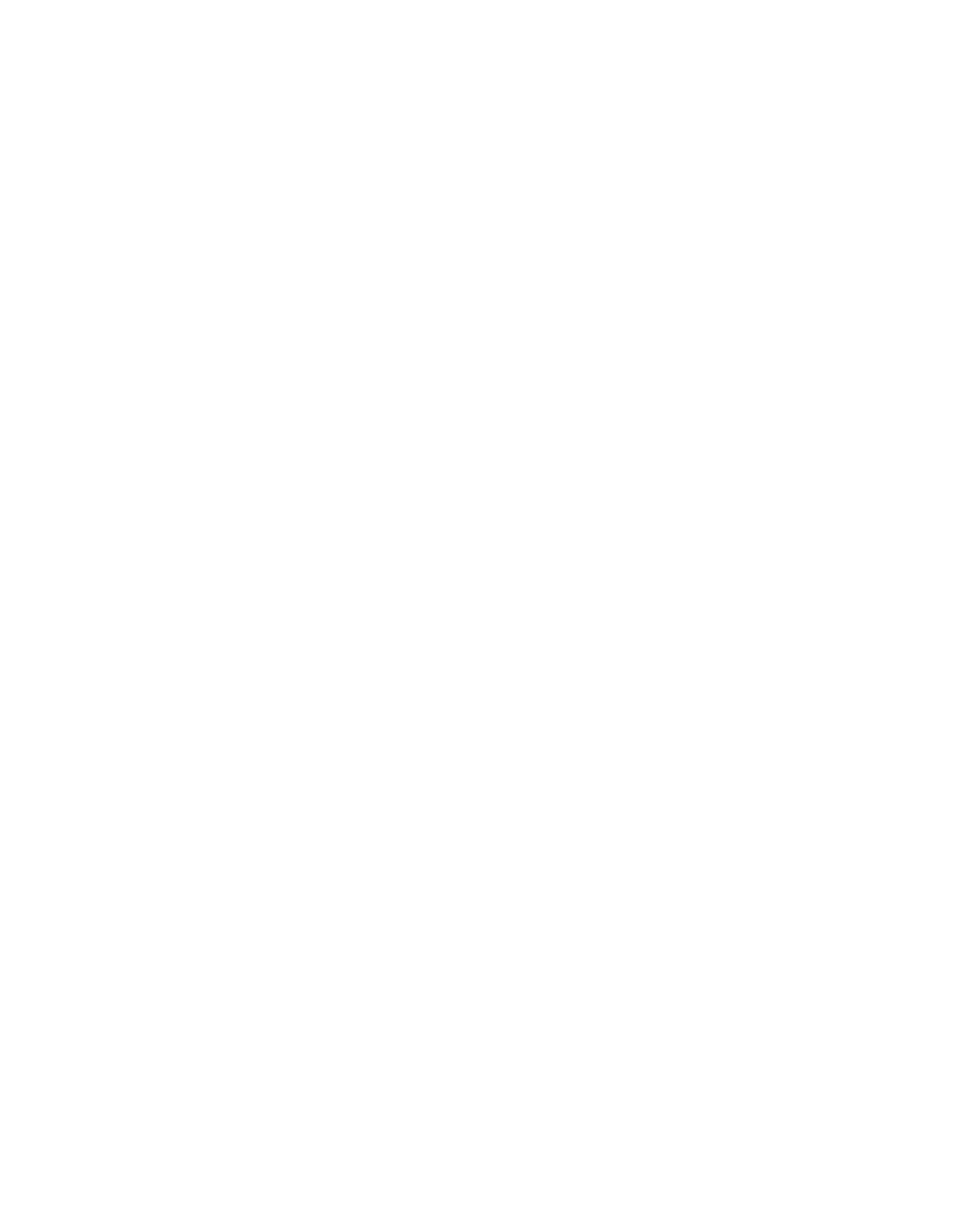# Regulation No. 70

# UNIFORM PROVISIONS CONCERNING THE APPROVAL OF REAR MARKING PLATES FOR HEAVY AND LONG VEHICLES

# **CONTENTS**

|     | <b>REGULATION</b><br>Page                                                               |
|-----|-----------------------------------------------------------------------------------------|
| 1.  |                                                                                         |
| 2.  |                                                                                         |
| 3.  |                                                                                         |
| 4.  |                                                                                         |
| 5.  |                                                                                         |
| 6.  |                                                                                         |
| 7.  |                                                                                         |
| 8.  | Modifications and extension of approval or rear                                         |
| 9.  |                                                                                         |
| 10. |                                                                                         |
| 11. |                                                                                         |
| 12. |                                                                                         |
| 13. |                                                                                         |
| 14. | Names and addresses of Technical Services<br>responsible for conducting approval tests, |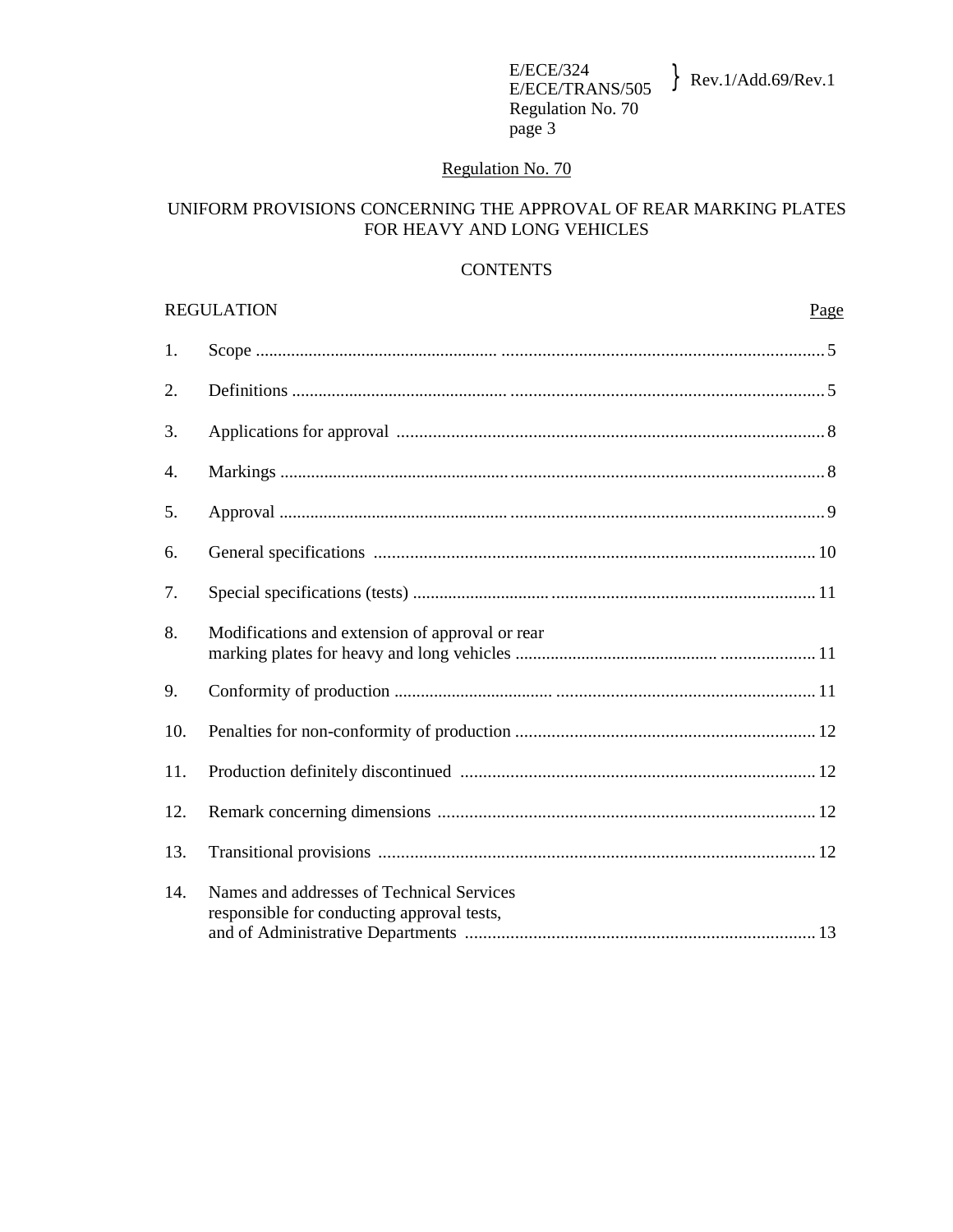E/ECE/324  $E/ECE/524$ <br>E/ECE/TRANS/505 Rev.1/Add.69/Rev.1 Regulation No. 70 page 4

## CONTENTS (continued)

## ANNEXES

- Annex 1 The CIE co-ordinate system
- Annex 2 Communication concerning the approval or refusal or extension or withdrawal of approval or production definitely discontinued of a type of rear marking plate, pursuant to Regulation No. 70
- Annex 3 Arrangement of the approval mark
- Annex 4 Test procedure
- Annex 5 Specifications of shape and dimensions Shape and dimensions of retroreflective/fluorescent rear marking plate(s)
- Annex 6 Colorimetric specifications
- Annex 7 Photometric specifications
- Annex 8 Resistance to external agents
- Annex 9 Resistance to heat
- Annex 10 Rigidity of the plates
- Annex 11 Stability in time of the optical properties of rear marking plates
- Annex 12 Rear marking plates for trucks and tractors
- Annex 13 Minimum requirements for conformity of production control procedures
- Annex 14 Minimum requirements for sampling by an inspector
- Annex 15 Guidelines for installation of rear marking plates on heavy and long vehicles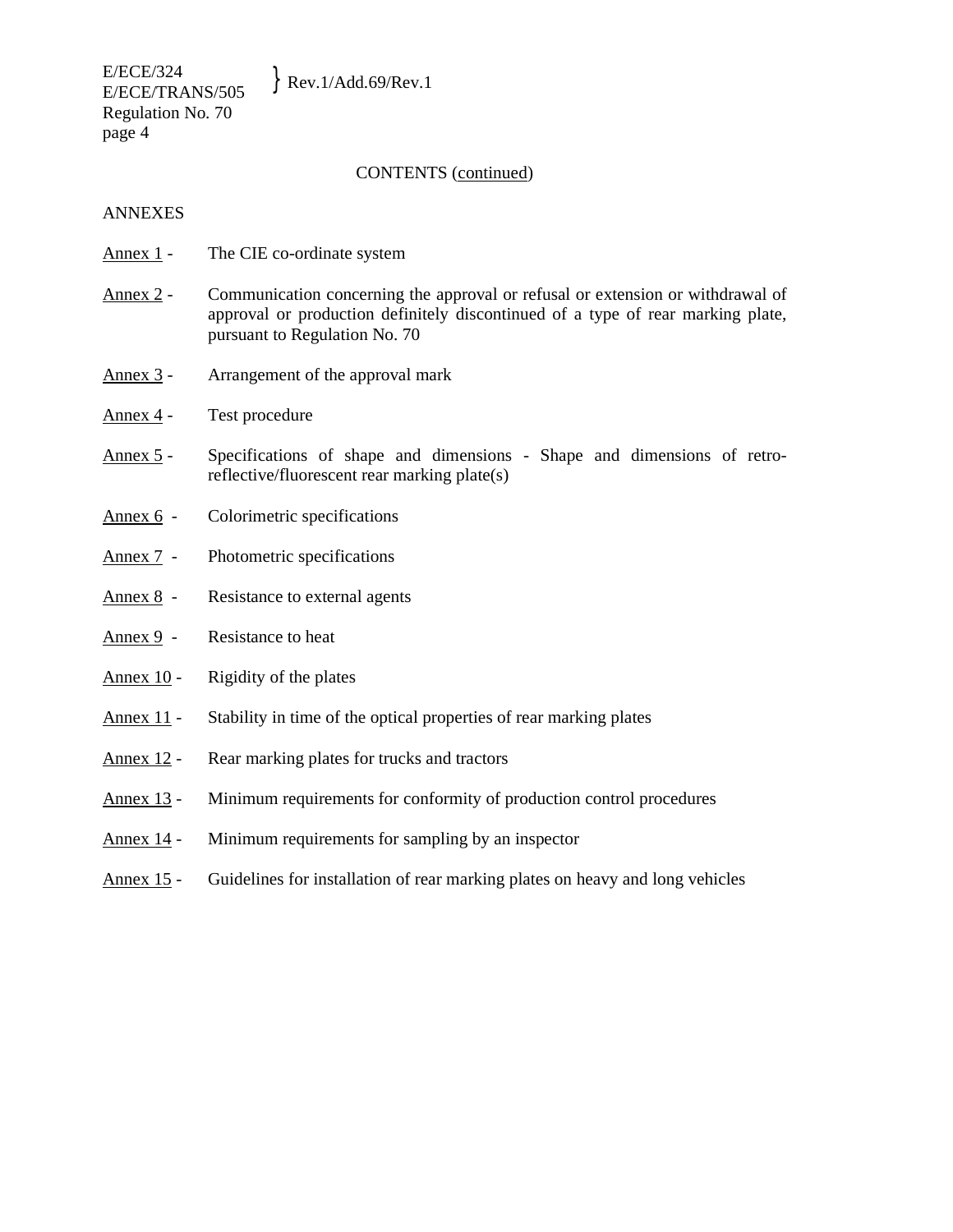E/ECE/324  $E/ECE/324$ <br>E/ECE/TRANS/505 Rev.1/Add.69/Rev.1 Regulation No. 70 page 5

# 1. SCOPE 1/

This Regulation applies to rear marking plates for:

- 1.1. articulated class II and III vehicles of category M; 2/
- 1.2. vehicles of category  $N_3$ , except tractors for semi-trailers;
- 1.3. vehicles of category  $O_1$ ,  $O_2$  and  $O_3$  exceeding 8.0 m in length;
- 1.4. vehicles of category O4.
- 2. DEFINITIONS 3/
- 2.1. For the purpose of these provisions, the following definitions shall apply:
- 2.1.1. "Rear marking plate", a plate faced with retro-reflective and fluorescent material or devices intended to increase the visibility and permit easy identification of heavy and long vehicles;
- 2.1.2. "Sample unit", a complete, finished marking plate ready to be mounted on a vehicle and representative of current production;
- 2.1.3. Classes of rear marking plates

 $\overline{a}$ 

- Class 1: Rear marking plates for heavy motor vehicles (trucks and tractors) with red fluorescent and yellow retro-reflective alternative stripes.
- Class 2: Rear marking plates for long vehicles (trailers and semi-trailers) with red fluorescent border and yellow retro-reflective centre.
- Class 3: Rear marking plates for heavy motor vehicles (trucks and tractors) with red retro-reflective and yellow retro-reflective alternative stripes.
- Class 4: Rear marking plates for long vehicles (trailers and semi-trailers) with red retro-reflective border and yellow retro-reflective centre.

 $1/$  Nothing in this Regulation shall prevent a party to the Agreement applying this Regulation from prohibiting the rear marking plates of certain class(es).

<sup>2/</sup> As defined in Annex 7 to the Consolidated Resolution on the Construction of Vehicles (R.E.3), (document TRANS/WP.29/78/Rev.1/Amend.2 as last amended by Amend.4).

The definitions of technical terms are those adopted by the International Commission on Illumination (CIE) - see Technical Report on Retro-reflection, CIE Publication No. 54.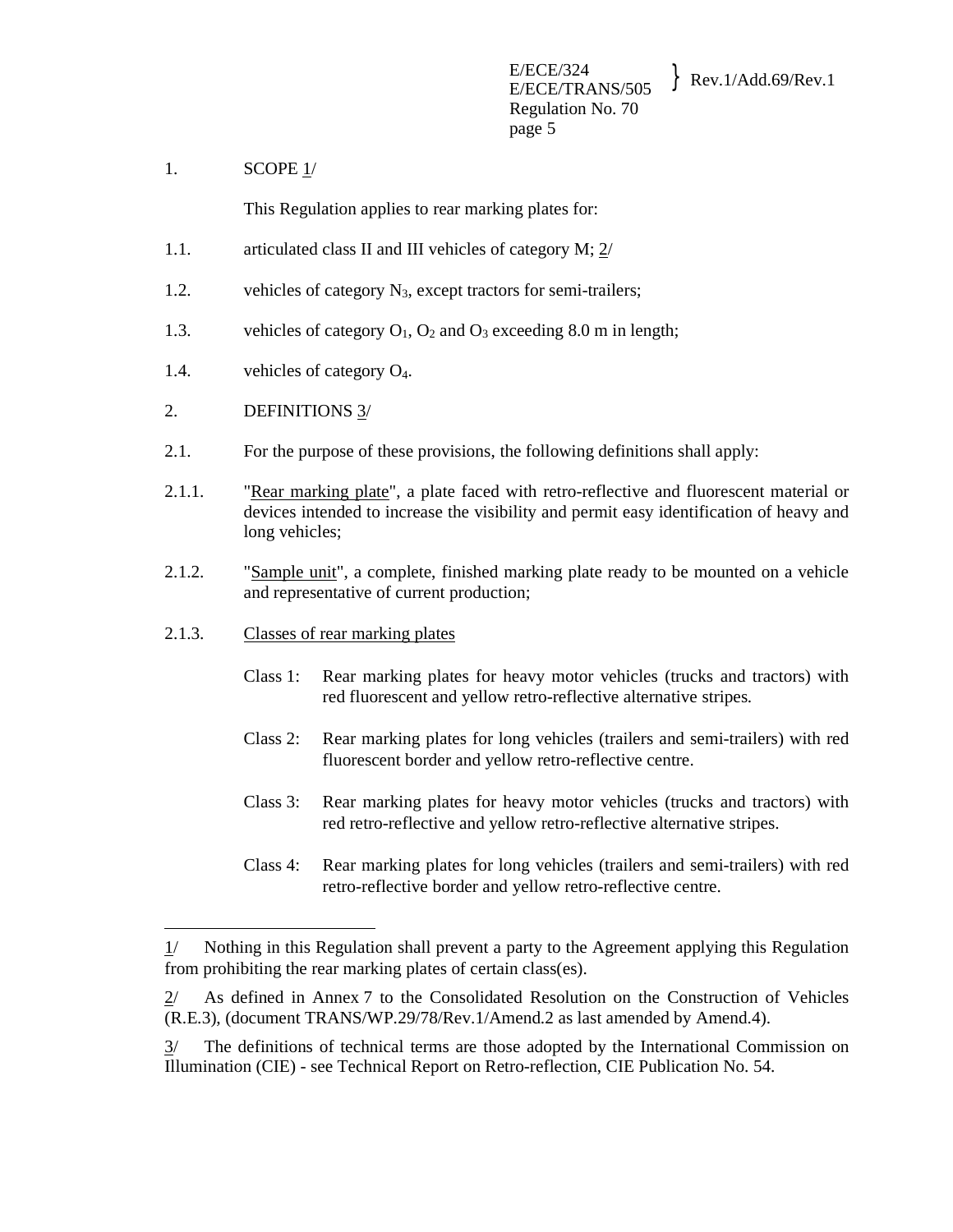## 2.2. Retro-reflection

 Reflection in which radiation is returned in directions close to the direction from which it came, this property being maintained even over wide variations of the direction of the incident radiation:

- 2.2.1. "Retro-reflective material", a surface or device from which, when directionally irradiated, a relatively large portion of the incident radiation is retro-reflected;
- 2.2.2. "Retro-reflecting device", an assembly ready for use and comprising one or more retro-reflecting optical units;
- 2.3. Geometric definitions (See Annex 1, figure 1)
- 2.3.1. "Reference centre", a point on or near a retro-reflective area which is designated to be the centre of the device for the purpose of specifying its performance;
- 2.3.2. "Illumination axis", a line segment from the reference centre to the light source;
- 2.3.3. "Observation axis", a line segment from the reference centre to the photometer head;
- 2.3.4. "Observation angle (symbol  $\alpha$ )", the angle between the illumination axis and the observation axis. The observation angle is always positive and, in the case of retroreflection, is restricted to small angles. Maximum range:  $0 \le \alpha \le 180^{\circ}$ ;
- 2.3.5. "Observation half-plane", the half-plane which originates on the illumination axis and which contains the observation axis;
- 2.3.6. "Reference axis", a designated line segment originating on the reference centre which is used to describe the angular position of the retro-reflector;
- 2.3.7. "Entrance angle (symbol  $\beta$ )", the angle from the illumination axis to the reference axis. The entrance angle is usually not larger than 90º but, for completeness, its full range is defined as  $0 \leq \beta \leq 180^{\circ}$  In order to specify the orientation in full, this angle is characterized by two components,  $β_1$  and  $β_2$ ;
- 2.3.8. "First axis", an axis through the reference centre and perpendicular to the observation half-plane;
- 2.3.9. "First component of the entrance angle (symbol  $\beta_1$ )", the angle from the illumination axis to the plane containing the reference axis and the first axis. Range:  $-180^{\circ} < \beta_1 \le 180^{\circ}$ ;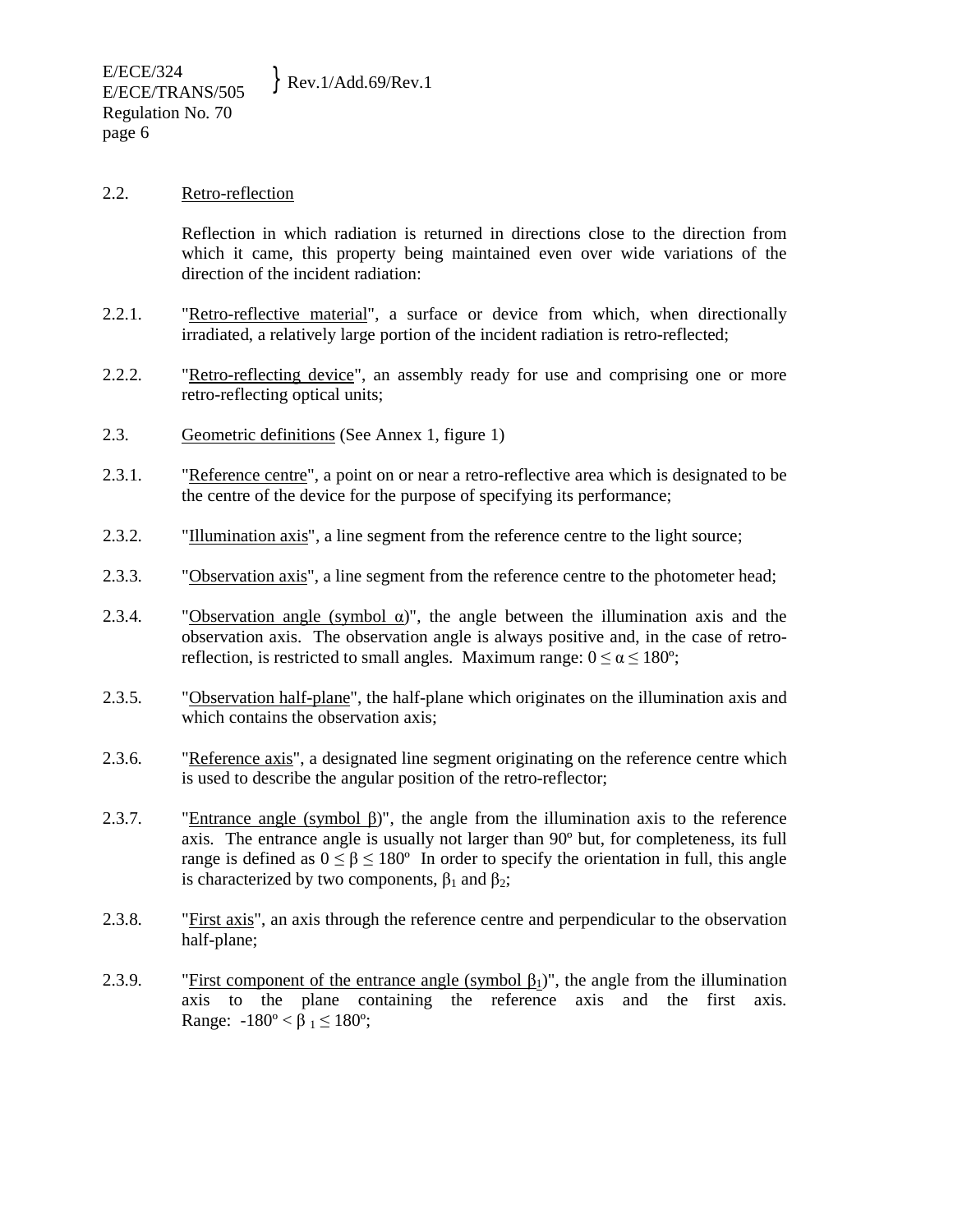- 2.3.10. "Second component of the entrance angle (symbol  $\beta_2$ )", the angle from the plane containing the observation half-plane to the reference axis. Range:  $-90^{\circ} \le \beta_2 \le 90^{\circ}$ ;
- 2.3.11. "Second axis", an axis through the reference centre and perpendicular to both the first axis and the reference axis. The positive direction of the second axis lies in the observation half-plane when  $-90^{\circ} < \beta_1 < 90^{\circ}$ ; as shown in Annex 1, figure 1;
- 2.3.12. "Angle of rotation  $\varepsilon$ ", angle through which the sample is turned about its mean vertical from any arbitrarily established position counterclockwise (+ε) or clockwise (-ε) viewed in the direction of illumination. If retro-reflective materials or devices have a marking (e.g. TOP), this marking governs the starting position. The angle of rotation ε lies in the range  $-180^\circ < \varepsilon < 180^\circ$ .
- 2.4. Definition of photometric terms
- 2.4.1. "Coefficient of retro-reflection (R')", the quotient of the coefficient of luminous intensity R of a plane retro-reflecting surface by its area A. The symbol is R' )  $E_{\perp}$  . A  $(R' = \frac{I}{I})$ ⊥  $\gamma = \frac{1}{\gamma}$ . The coefficient (R') is expressed in candelas per lux per m<sup>2</sup>  $(cd.lx^{-1}.m^{-2})$ ;
- 2.4.2. "Angular diameter of the retro-reflector sample (symbol η)", the angle subtended by the greatest dimension of the retro-reflective sample, either at the centre of the source of illumination or at the centre of the receiver;
- 2.4.3. "Luminance factor", the ratio of the luminance of the body considered to the luminance of a perfect diffuser under identical conditions of illumination and observation.

## 2.5. Fluorescence

When certain substances are brought near to a source of ultraviolet or blue radiations, they emit radiations which are nearly always of longer wave-length than those producing the effect. This phenomenon is called fluorescence. By day and in twilight, fluorescent colours are brighter than normal colours because they reflect part of the light falling upon them, and in addition they emit light. At night they are not brighter than ordinary colours.

## 2.6. Description of goniometer

 A goniometer which can be used in making retro-reflection measurements in the CIE geometry is illustrated in Annex 1, figure 2. In this illustration, the photometer head is arbitrarily shown to be vertically above the source. The first axis is shown to be fixed and horizontal and is situated perpendicular to the observation half-plane. Any arrangement of the components which is equivalent to the one shown can be used.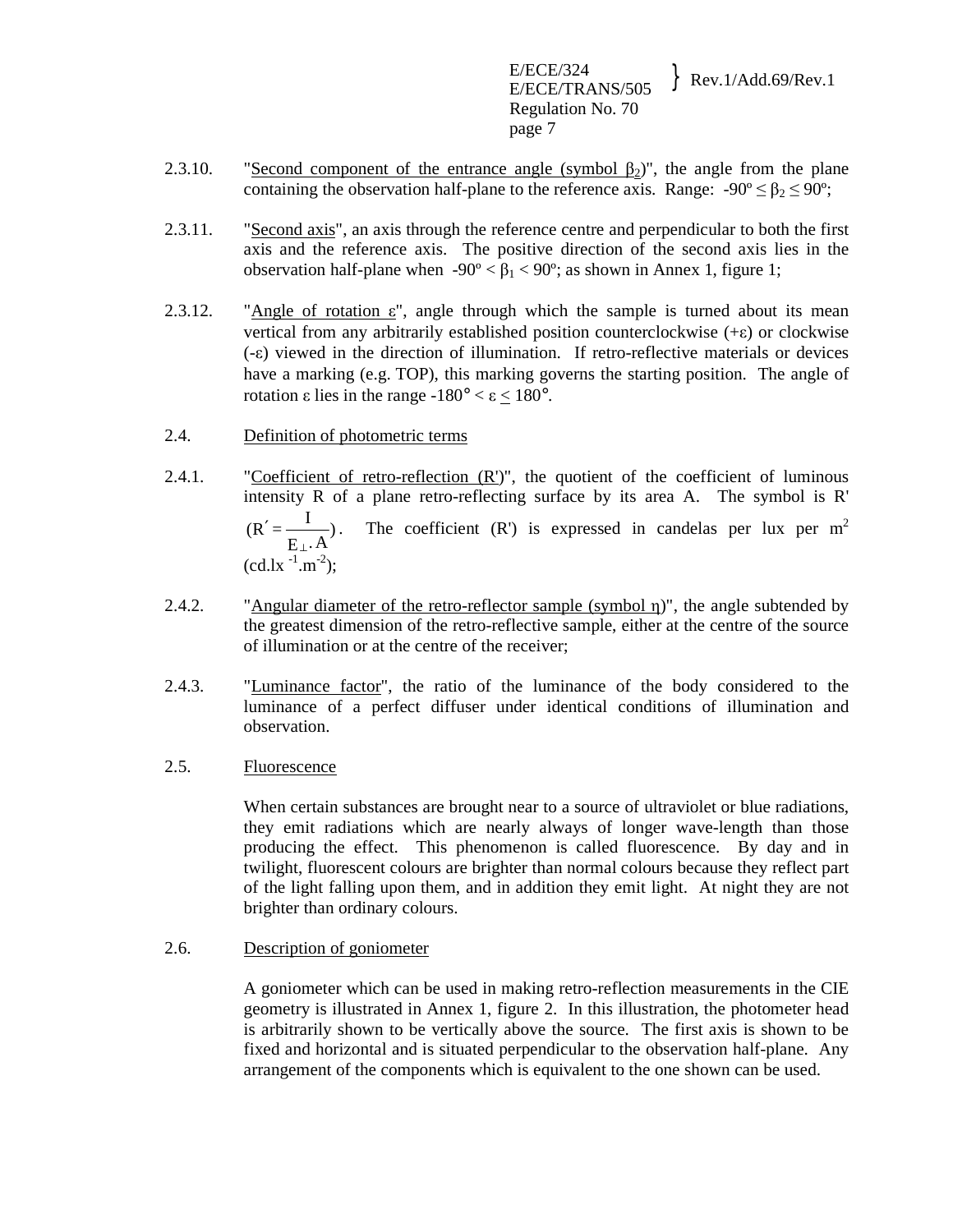## 2.7. Definition of "type"

 Rear marking plates of different types means marking plates which differ in such essential respects as:

- 2.7.1. The trade name or mark;
- 2.7.2. The characteristics of the retro-reflective material;
- 2.7.3. The characteristics of the fluorescent material;
- 2.7.4. The parts affecting the properties of the retro-reflective material or devices.
- 2.7.5. Differences in the shape and dimensions of the rear marking shall not constitute a different type
- 3. APPLICATION FOR APPROVAL
- 3.1. The application for approval of a type of rear marking plate shall be submitted by the holder of the trade name or mark, or if necessary by his duly accredited representative, and shall be accompanied by:
- 3.1.1. Drawings, in triplicate, sufficiently detailed to permit identification of the type. The drawings shall show geometrically the position in which the marking plate is to be fitted to the rear end of the vehicle. They shall also show the position intended for the approval number and the identification symbol in relation to the circle of the approval mark;
- 3.1.2. A brief description giving the technical specifications of the materials of which the retro-reflective areas are made;
- 3.1.3. A brief description giving the technical specifications of the materials of which the fluorescent areas are made;
- 3.1.4. Samples of the retro-reflective and of the fluorescent areas; the number of samples to be submitted is specified in Annex 4.
- 3.2. The Competent Authority shall verify the existence of satisfactory arrangements for ensuring effective control of the conformity of production before type approval is granted.
- 4. MARKINGS
- 4.1. Every plate submitted for approval shall bear: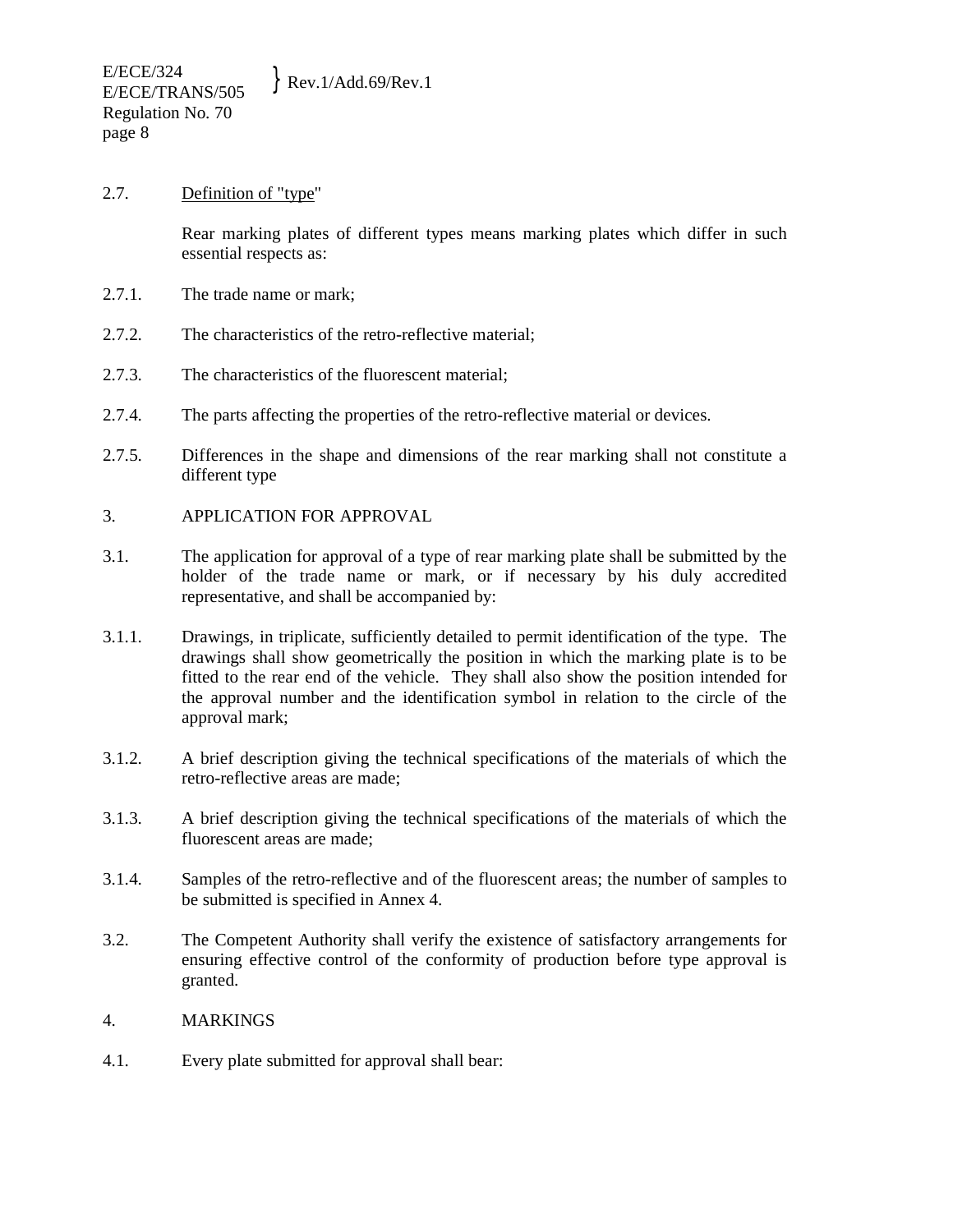- 4.1.1. The trade name or mark of the applicant;
- 4.1.2. On the plates whose retro-reflective system is not omni-rotational, the word "TOP" is inscribed horizontally on the part of the plates which is intended to be the highest part of the plate when mounted on the vehicle.
- 4.2. The markings shall be applied on either the retro-reflective or the fluorescent area of the plate, or on the edge, and must be visible from the outside when the marking plate is fitted on the vehicle.
- 4.3. The markings shall be clearly legible and shall be indelible.
- 5. APPROVAL
- 5.1. If the marking plates submitted for approval in accordance with paragraph 4. above meet the requirements of this Regulation, approval for this type of marking plate shall be granted.
- 5.2. An approval number shall be assigned to each type approved. Its first two digits (at present 01) shall indicate the series of amendments incorporating the most recent major technical amendments made to the Regulation at the time of issue of the approval. The symbol above the circle indicates the classes of rear marking plate, "RF" in case of classes 1 and 2 (retro-reflective and fluorescent materials) and "RR" in the case of class 3 and 4 (retro-reflective only materials). The same Contracting Party may not assign the same number to another type of rear marking plate.
- 5.3. Notice of approval or refusal or extension of approval of a type of rear marking plate under this Regulation shall be communicated to the Parties to the Agreement which apply this Regulation by means of a form conforming to the model in Annex 2 to this Regulation and of a drawing annexed thereto supplied by the applicant for approval, in a format not exceeding  $A4$  (210 x 297 mm) or folded to that format and if possible on a scale of 1 : 1.
- 5.4. Every marking plate conforming to a type approved under this Regulation shall bear, in addition to the marking prescribed in paragraph 4.1:
- 5.4.1. An international approval mark consisting of: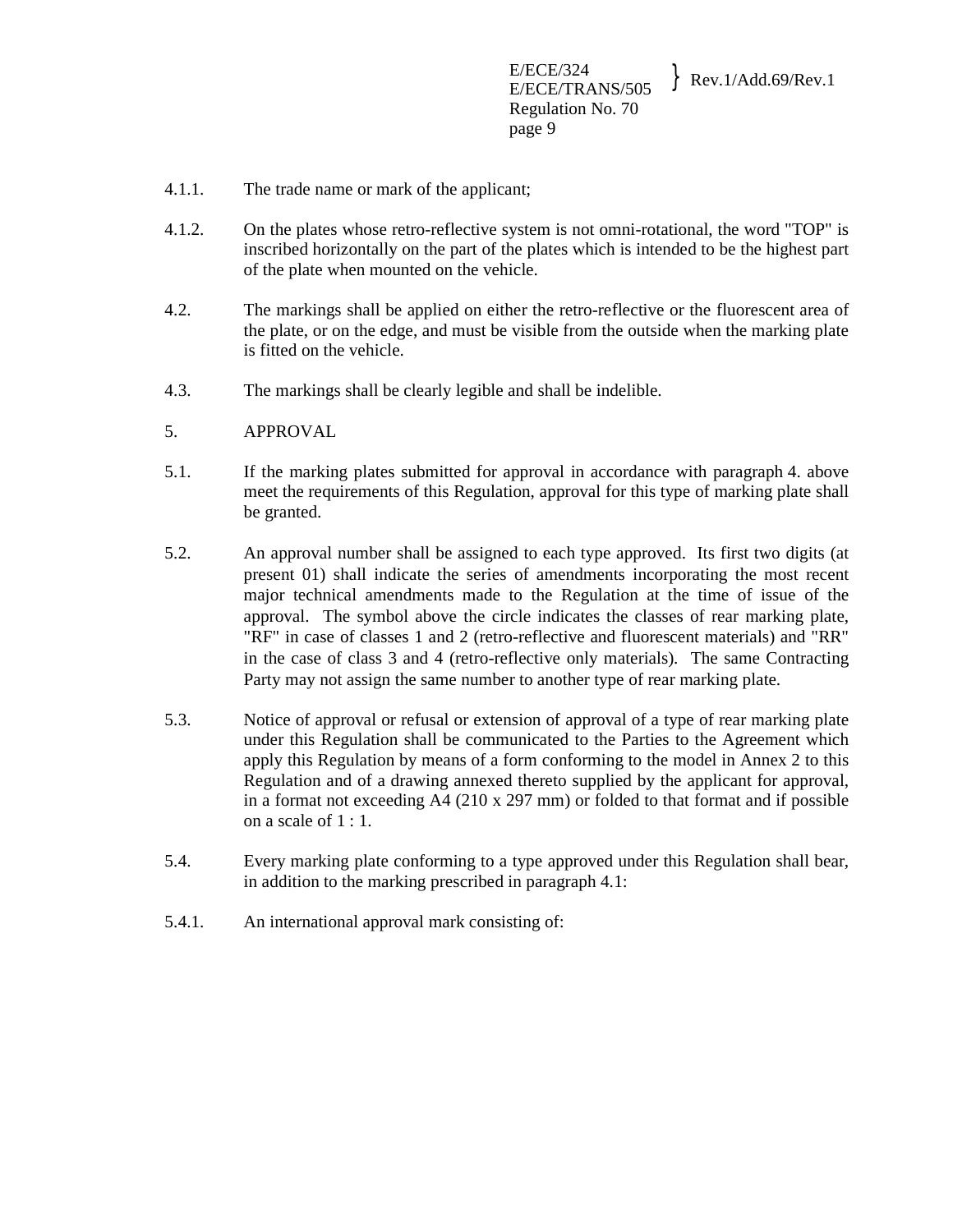- 5.4.1.1. A circle surrounding the letter "E" followed by the distinguishing number of the country which has granted approval; 4/
- 5.4.1.2. An approval number.

 $\overline{a}$ 

- 5.5. The approval mark shall be clearly legible and shall be indelible.
- 5.6. Annex 3 to this Regulation gives an example of the arrangement of the approval mark.
- 6. GENERAL SPECIFICATIONS
- 6.1. Retro-reflective/fluorescent or retro-reflective only marking plates shall be so constructed that they function satisfactorily and will continue to do so in normal use. In addition, they shall not have any defect in design or manufacture that is detrimental to their efficient operation or to their maintenance in good condition.
- 6.2. The components of retro-reflective/fluorescent or retro-reflective only marking plate(s) shall not be capable of being easily dismantled.
- 6.3. The means of attachment of the rear marking plate must guarantee a stable and durable connection between the rear marking plate and the rear end of vehicles, for instance by screws, rivets or adhesives.

<sup>4/ 1</sup> for Germany, 2 for France, 3 for Italy, 4 for the Netherlands, 5 for Sweden, 6 for Belgium, 7 for Hungary, 8 for the Czech Republic, 9 for Spain, 10 for Serbia, 11 for the United Kingdom, 12 for Austria, 13 for Luxembourg, 14 for Switzerland, 15 (vacant), 16 for Norway, 17 for Finland, 18 for Denmark, 19 for Romania, 20 for Poland, 21 for Portugal, 22 for the Russian Federation, 23 for Greece, 24 for Ireland, 25 for Croatia, 26 for Slovenia, 27 for Slovakia, 28 for Belarus, 29 for Estonia, 30 (vacant), 31 for Bosnia and Herzegovina, 32 for Latvia, 33 (vacant), 34 for Bulgaria, 35 (vacant), 36 for Lithuania, 37 for Turkey, 38 (vacant), 39 for Azerbaijan, 40 for The former Yugoslav Republic of Macedonia, 41 (vacant), 42 for the European Community (Approvals are granted by its Member States using their respective ECE symbol), 43 for Japan, 44 (vacant), 45 for Australia, 46 for Ukraine, 47 for South Africa, 48 for New Zealand, 49 for Cyprus, 50 for Malta, 51 for the Republic of Korea, 52 for Malaysia, 53 for Thailand, 54 and 55 (vacant), 56 for Montenegro, 57 (vacant) and 58 for Tunisia. Subsequent numbers shall be assigned to other countries in the chronological order in which they ratify or accede to the Agreement Concerning the Adoption of Uniform Technical Prescriptions for Wheeled Vehicles, Equipment and Parts which can be Fitted and/or be Used on Wheeled Vehicles and the Conditions for Reciprocal Recognition of Approvals Granted on the Basis of these Prescriptions, and the numbers thus assigned shall be communicated by the Secretary-General of the United Nations to the Contracting Parties to the Agreement.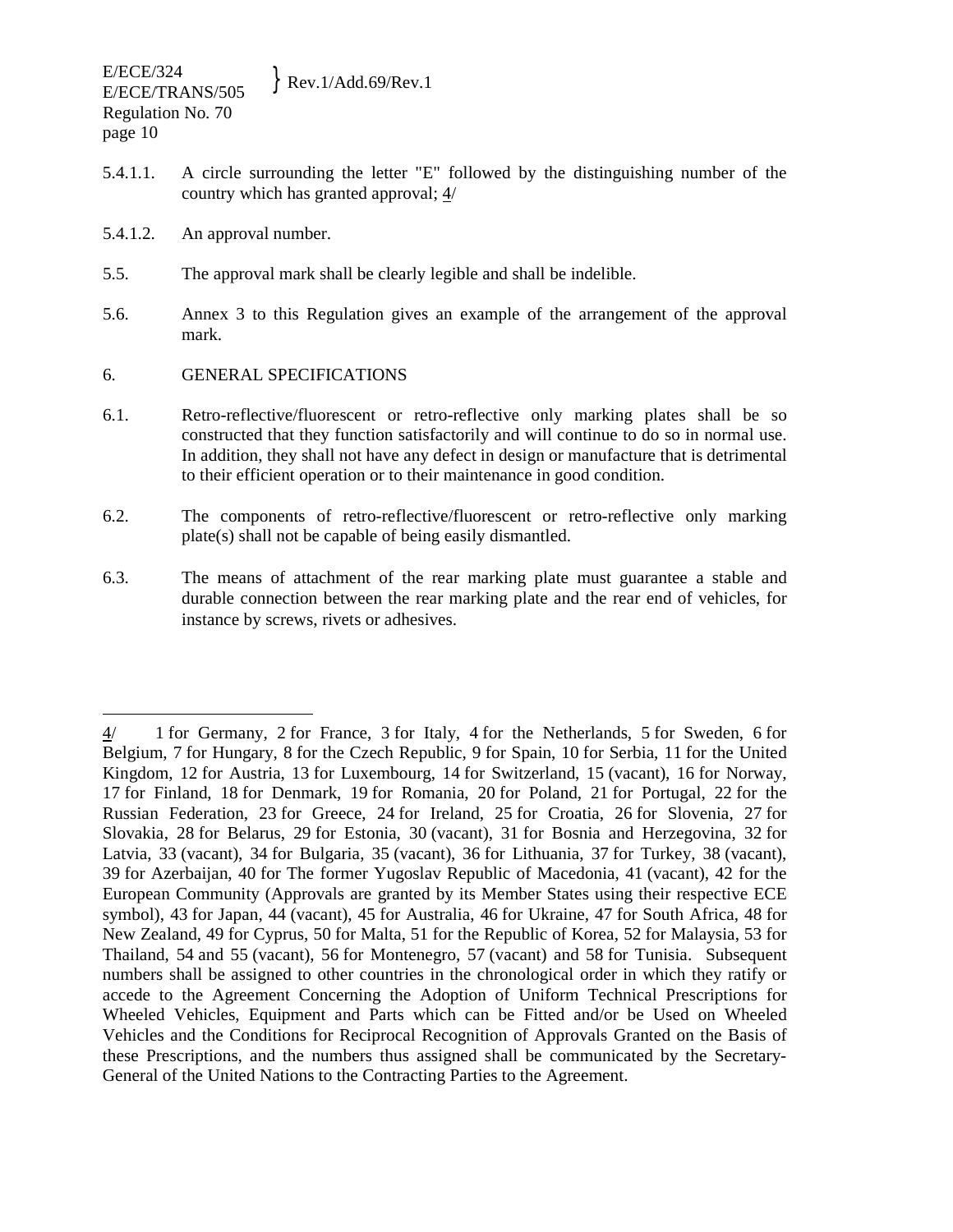E/ECE/324  $E/ECE/324$ <br>E/ECE/TRANS/505 Rev.1/Add.69/Rev.1 Regulation No. 70 page 11

- 6.4. The outer surface of the retro-reflective/fluorescent or retro-reflective only marking  $plate(s)$  shall be easy to clean. The surface shall therefore not be rough and any protuberances it may exhibit shall not prevent easy cleaning.
- 7. SPECIAL SPECIFICATIONS (TESTS)
- 7.1. Rear marking plate(s) shall also satisfy the conditions as to shape and stripe slope and the colorimetric, photometric, physical and mechanical requirements set forth in Annexes 5 to 12 to this Regulation.
- 8. MODIFICATIONS AND EXTENSION OF APPROVAL OF REAR MARKING PLATES FOR HEAVY AND LONG VEHICLES
- 8.1. Every modification of the rear marking plate type shall be notified to the Administrative Department which granted the type approval. The department may then either:
- 8.1.1. Consider that the modifications made are unlikely to have appreciable adverse effects and that in any case the type of device still complies with the requirements; or
- 8.1.2. Require a further test report from the Technical Service responsible for conducting the tests.
- 8.2. Confirmation or refusal of approval, specifying the alterations, shall be notified by the procedure specified in paragraph 5.3. above to the Parties to the Agreement applying this Regulation.
- 8.3. The Competent Authority issuing the extension of approval shall assign a series number for such an extension and inform thereof the other Parties to the 1958 Agreement applying this Regulation by means of a communication form conforming to the model in Annex 2 to this Regulation.
- 9. CONFORMITY OF PRODUCTION

 The conformity of production procedures shall comply with those set out in the Agreement, Appendix 2 (E/ECE/324-E/ECE/TRANS/505/Rev.2), with the following requirements:

- 9.1. Rear marking plates approved under this Regulation shall be so manufactured as to conform to the type approved by meeting the requirements set forth in paragraphs 6. and 7.
- 9.2. The minimum requirements for conformity of production control procedures set forth in Annex 13 to this Regulation shall be complied with.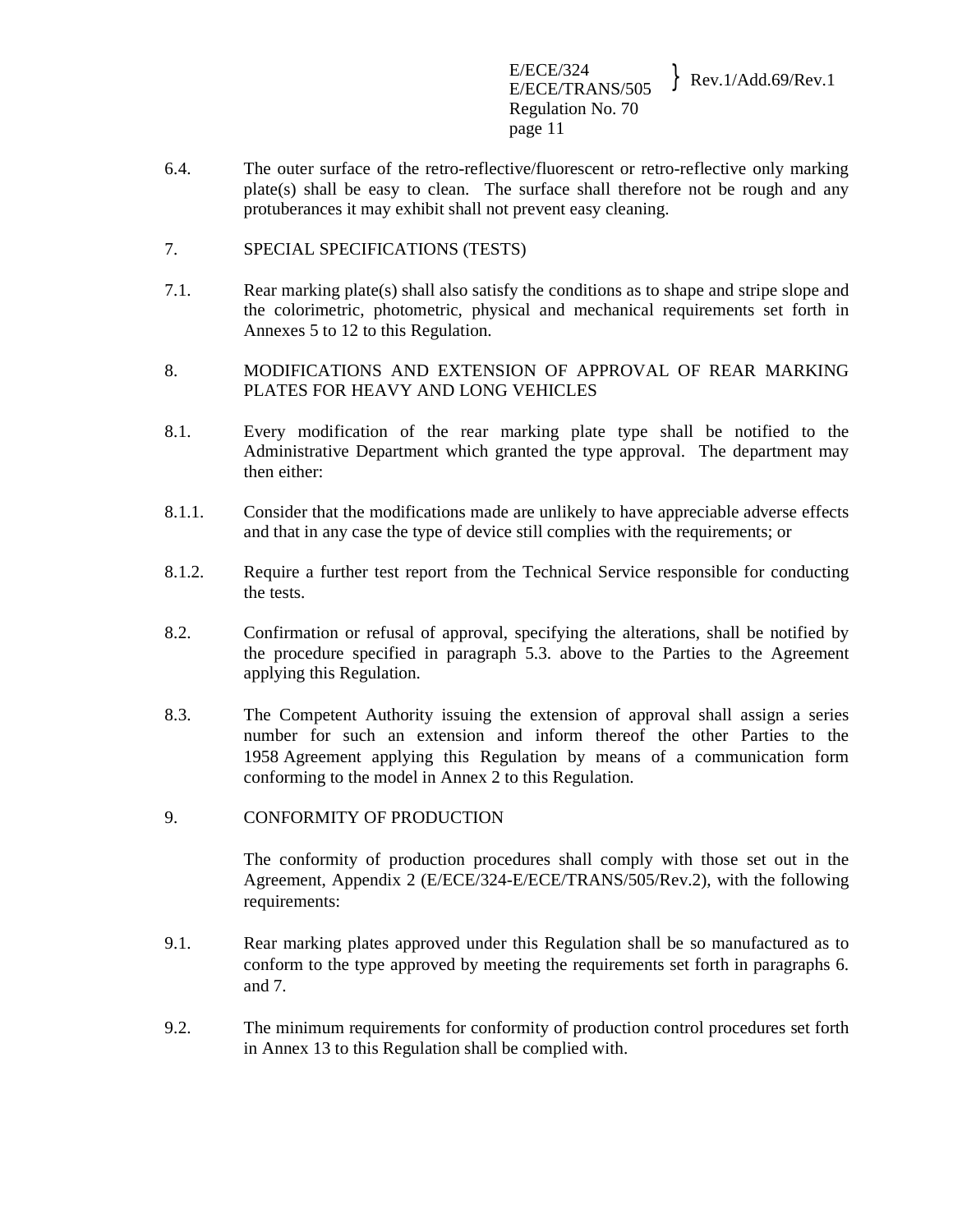- 9.3. The minimum requirements for sampling by an inspector set forth in Annex 14 to this Regulation shall be complied with.
- 9.4. The authority which has granted type approval may at any time verify the conformity control methods applied in each production facility. The normal frequency of these verifications shall be once every two years.

## 10. PENALTIES FOR NON-CONFORMITY OF PRODUCTION

- 10.1. The approval granted in respect of a type of marking plate pursuant to this Regulation may be withdrawn if the requirements set forth above are not met or if a marking plate bearing the approval mark does not conform to the type approved.
- 10.2. If a Party to the Agreement applying this Regulation withdraws an approval it has previously granted, it shall forthwith so notify the other Contracting Parties applying this Regulation by means of a communication form conforming to the model in Annex 2 to this Regulation.

## 11. PRODUCTION DEFINITELY DISCONTINUED

 If the holder of an approval completely ceases the manufacture of a rear marking plate approved in accordance with this Regulation, he shall so inform the authority which granted the approval. Upon receiving the relevant communication, that authority shall inform thereof the other Parties to the Agreement applying this Regulation by means of a communication form conforming to the model in Annex 2 to this Regulation.

## 12. REMARK CONCERNING DIMENSIONS

 The Parties to the Agreement to which this Regulation is annexed are not precluded by article 3 of that Agreement from restricting the total summarized length of rear marking plates installed on vehicles registered by them to a smaller range or even a fixed value within the range prescribed in Annex 5, paragraph 3. and in Annex 12 to this Regulation, taking into account a production tolerance of  $\pm$  5 per cent.

# 13. TRANSITIONAL PROVISIONS

- 13.1. As from the official date of entry into force of Supplement 3 to the 01 series of amendments, no Contracting Party applying this Regulation shall refuse to grant approvals under this Regulation as amended by Supplement 3 to the 01 series of amendments.
- 13.2. As from 24 months after the date of entry into force of Supplement 3 to the 01 series of amendments, Contracting Parties applying this Regulation shall grant approvals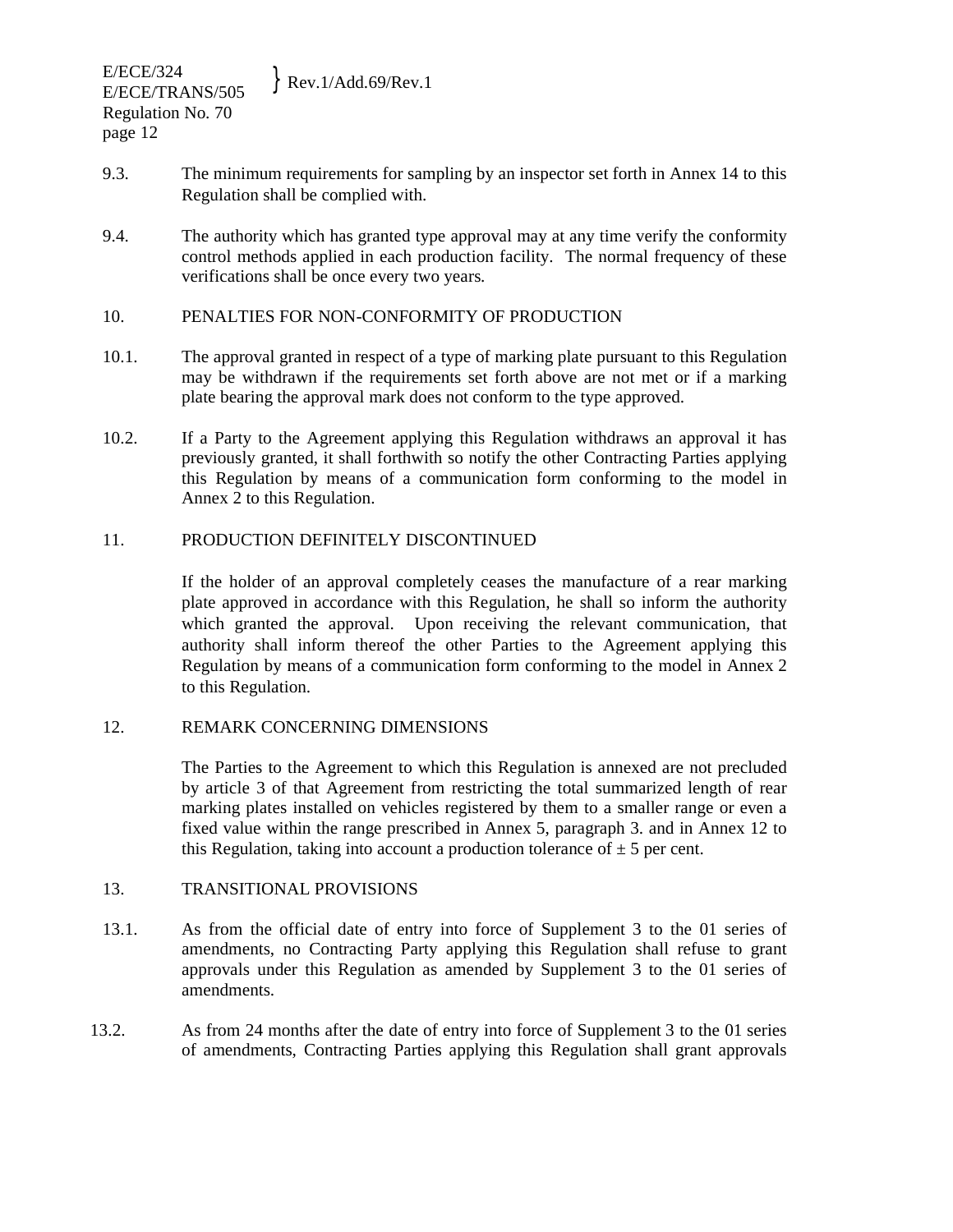only if the type of rear marking plates to be approved meets the requirements of this Regulation as amended by Supplement 3 to the 01 series of amendments.

- 13.3. Contracting Parties applying this Regulation shall not refuse to grant extensions of approval to a preceding version of this Regulation, up to Supplement 2 to the 01 series of amendments.
- 13.4. No Contracting Party applying this Regulation shall refuse a type of rear marking plates approved under this Regulation as amended by Supplement 3 to the 01 series of amendments.
- 13.5. As from the official date of entry into force of Supplement 3 to the 01 series of amendments, no Contracting Party applying this Regulation shall prohibit the fitting on a vehicle of rear marking plates approved under this Regulation as amended by Supplement 3 to the 01 series of amendments.
- 13.6. Contracting Parties applying this Regulation shall continue to allow the fitting on a vehicle of rear marking plates approved under preceding version of the Regulation up to Supplement 2 to the 01 series of amendments during the 48 months period which follows the date of entry into force of Supplement 3 to the 01 series of amendments.
- 13.7. Upon the expiration of a period of 48 months after the date of entry into force of Supplement 3 to the 01 series of amendments, Contracting Parties applying this Regulation may prohibit the fitting on vehicles registered in their territories for the first time, of rear marking plates which do not meet the requirements of this Regulation as amended by Supplement 3 to the 01 series of amendments.
- 14. NAMES AND ADDRESSES OF TECHNICAL SERVICES RESPONSIBLE FOR CONDUCTING APPROVAL TESTS, AND OF ADMINISTRATIVE DEPARTMENTS

 The Parties to the Agreement which apply this Regulation shall communicate to the United Nations Secretariat the names and addresses of the Technical Services responsible for conducting approval tests and of the Administrative Departments which grant approval and to which forms certifying approval or extension or refusal or withdrawal of approval, issued in other countries, are to be sent.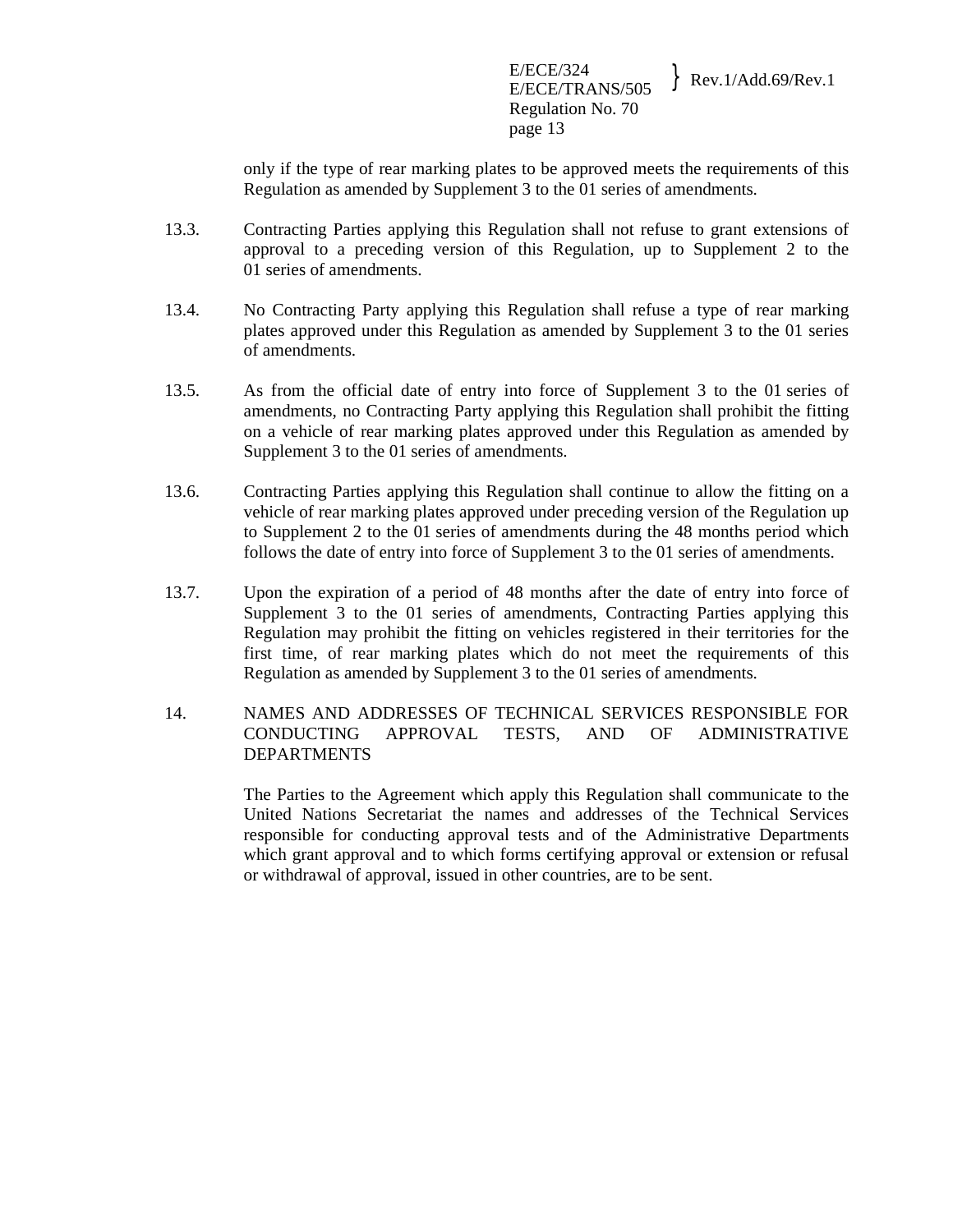E/ECE/324  $E/ECE/324$ <br>E/ECE/TRANS/505 Rev.1/Add.69/Rev.1 Regulation No. 70 page 14 Annex 1

## Annex 1

# THE CIE CO-ORDINATE SYSTEM

Figure 1



| 1: First axis  | Illumination axis | $\alpha$ :           | Observation angle |
|----------------|-------------------|----------------------|-------------------|
| 2: Second axis | Observation axis  | $\beta_1, \beta_2$ : | Entrance angles   |
|                | Reference axis    | E.                   | Rotation angle    |

The CIE angular system for specifying and measuring retro-reflectors. The first axis is perpendicular to the plane containing the observation axis and the illumination axis. The second axis is perpendicular both to the first axis and to the reference axis. All axes, angles and directions of rotation are shown positive.

- Notes: (a) The principal fixed axis is the illumination axis.
	- (b) The first axis is fixed perpendicular to the plane containing the observation and illumination axis.
	- (c) The reference axis is fixed in retro-reflector and movable with  $\beta_1$  and  $\beta_2$ .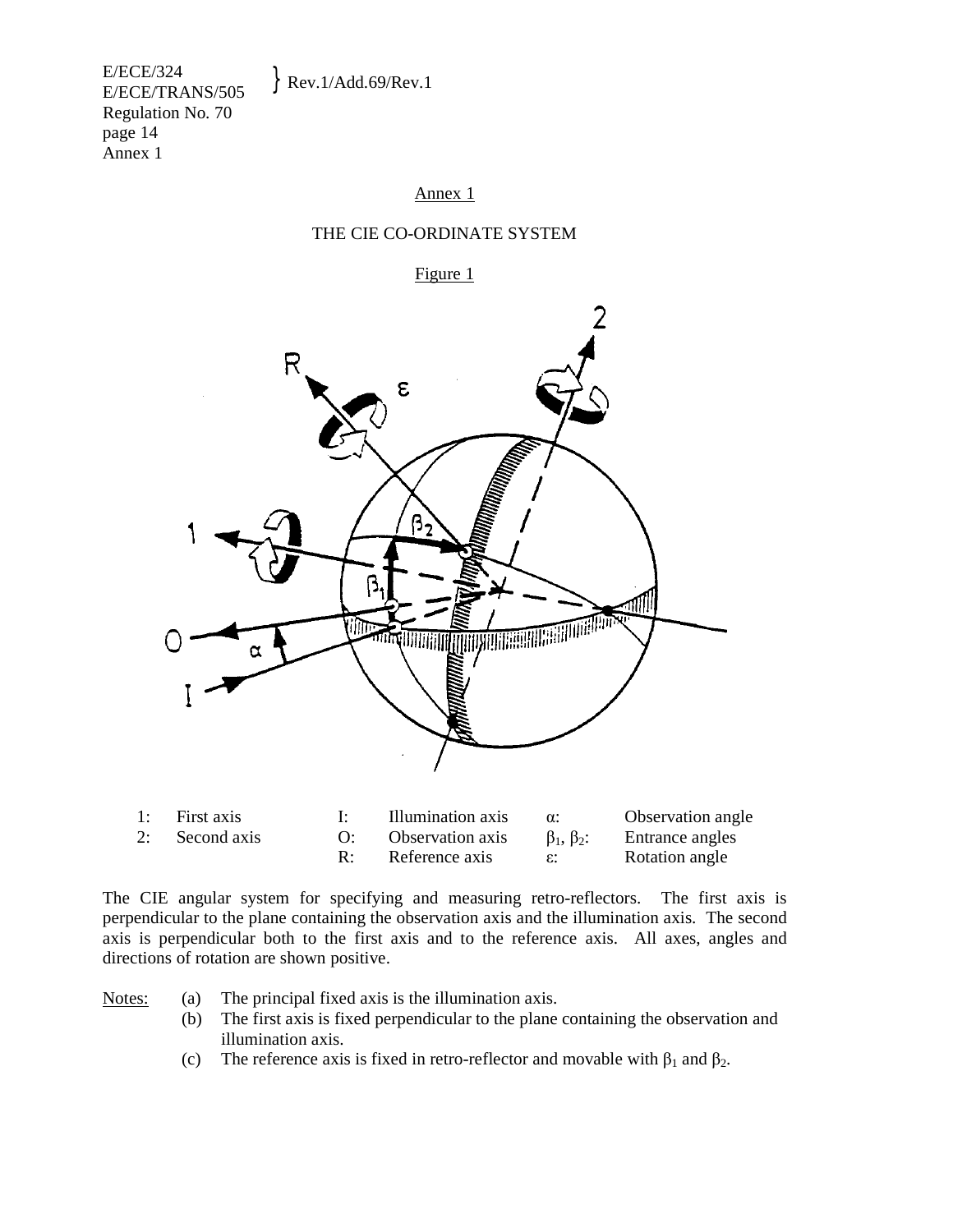

Representation of a goniometer mechanism embodying the CIE angular system for specifying and measuring retro-reflectors. All angles and directions of rotation are shown positive.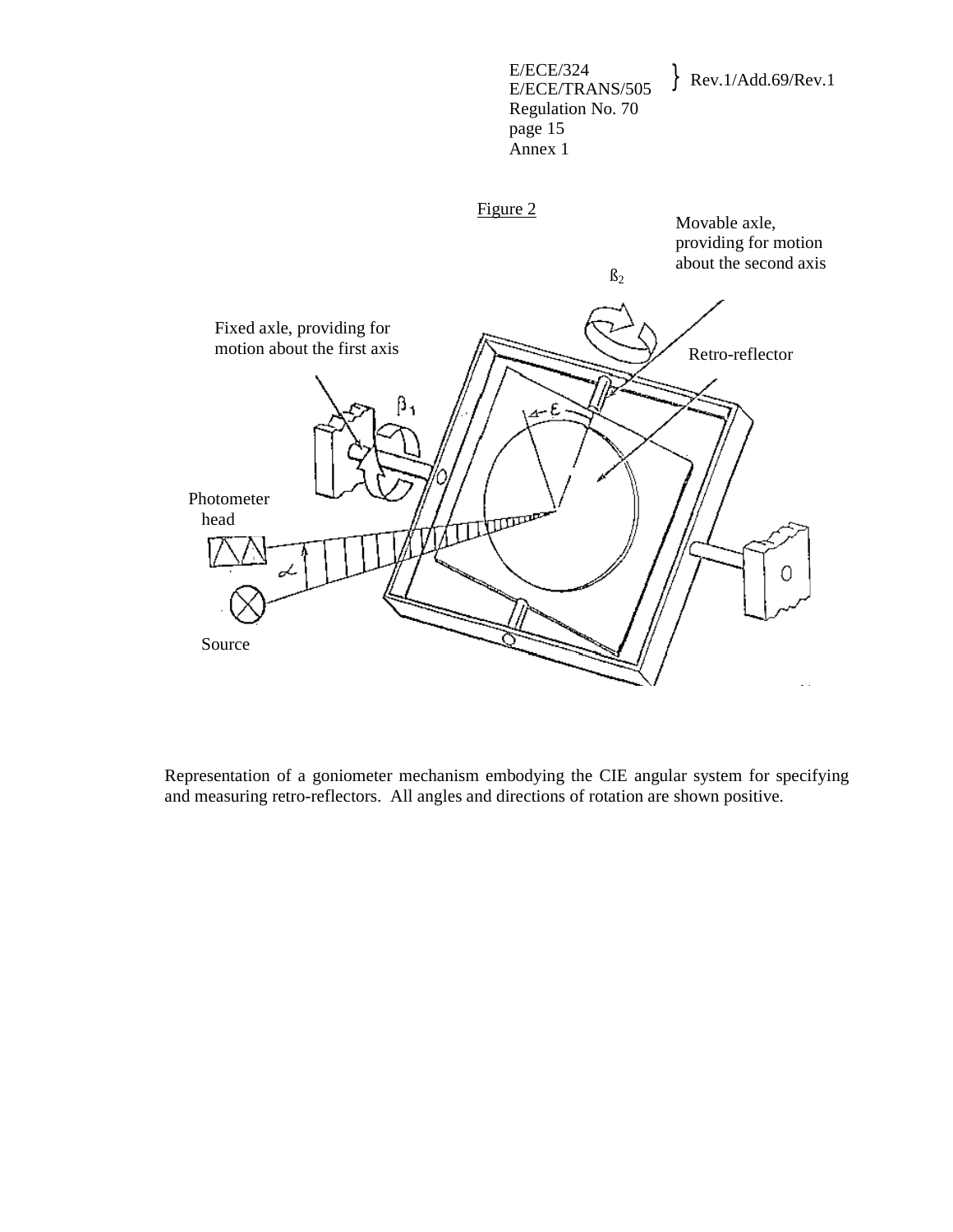$\}$  Rev.1/Add.69/Rev.1

E/ECE/324<br>E/ECE/TRANS/505 Regulation No. 70 page 16 Annex 2

# Annex 2

# COMMUNICATION

(Maximum format: A4 (210 x 297 mm))

issued by :

| Name of administration: |
|-------------------------|
|                         |
|                         |
|                         |



concerning: 2/ APPROVAL GRANTED APPROVAL EXTENDED APPROVAL REFUSED APPROVAL WITHDRAWN PRODUCTION DEFINITELY DISCONTINUED

of a type of rear marking plate, pursuant to Regulation No. 70

Approval No. : .......... Extension No. :............

| 2. |  |
|----|--|
|    |  |
| 3. |  |
| 4. |  |
| 5. |  |
| 6. |  |
| 7. |  |
| 8. |  |
| 9. |  |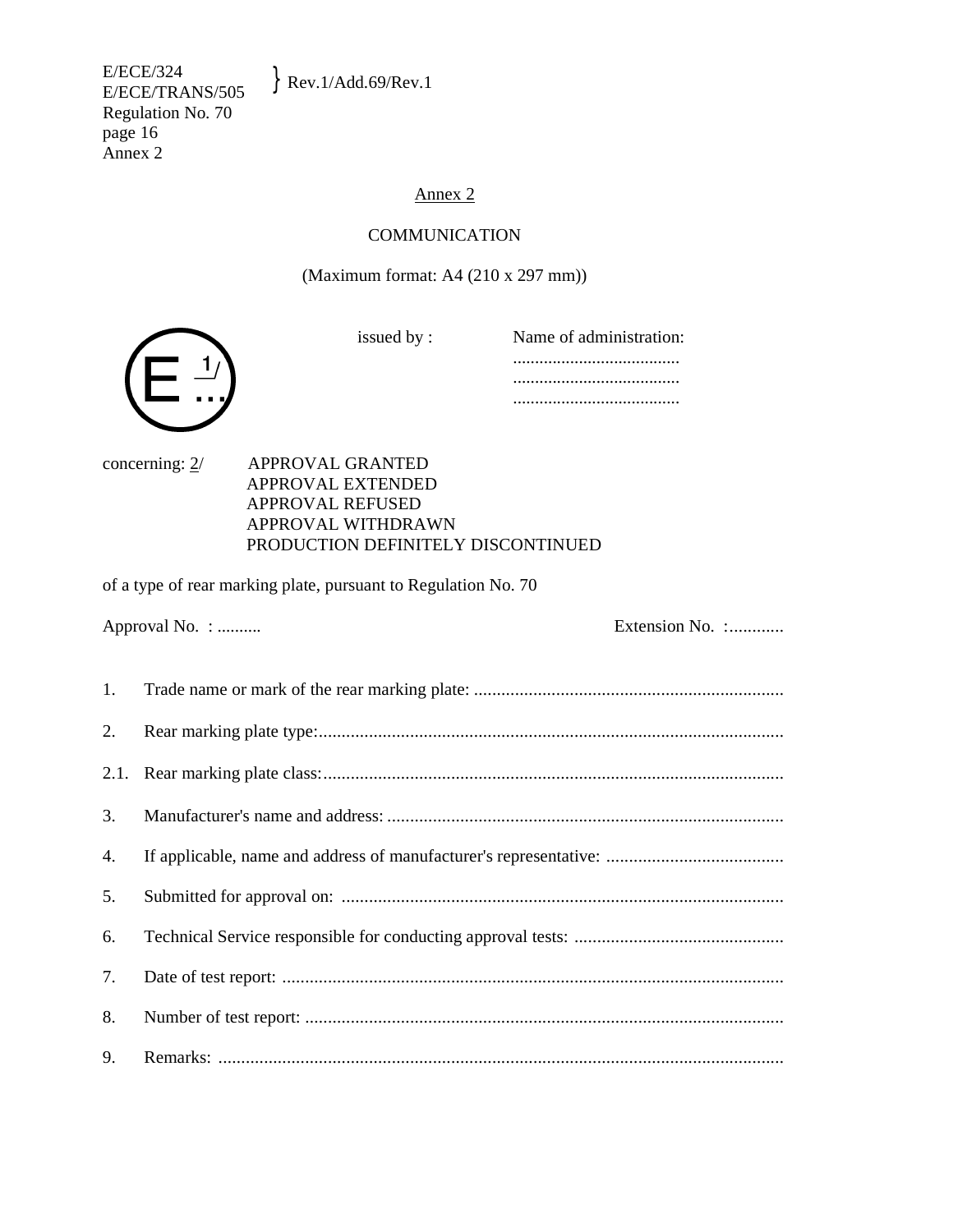| 10. Vehicles to which the device is intended to be fitted (if applicable):                   |
|----------------------------------------------------------------------------------------------|
|                                                                                              |
| 12. Approval granted/refused/extended/withdrawn 2/                                           |
|                                                                                              |
|                                                                                              |
|                                                                                              |
|                                                                                              |
| 17. The list of documents deposited at the Administrative Service which has granted approval |

is annexed to this communication.

\_\_\_\_\_\_\_\_\_\_\_\_\_\_\_\_\_\_\_\_

<sup>1/</sup> Distinguishing number of the country which has granted/extended/refused/withdrawn approval (see approval provisions in the Regulation).

 $2/$  Strike out what does not apply.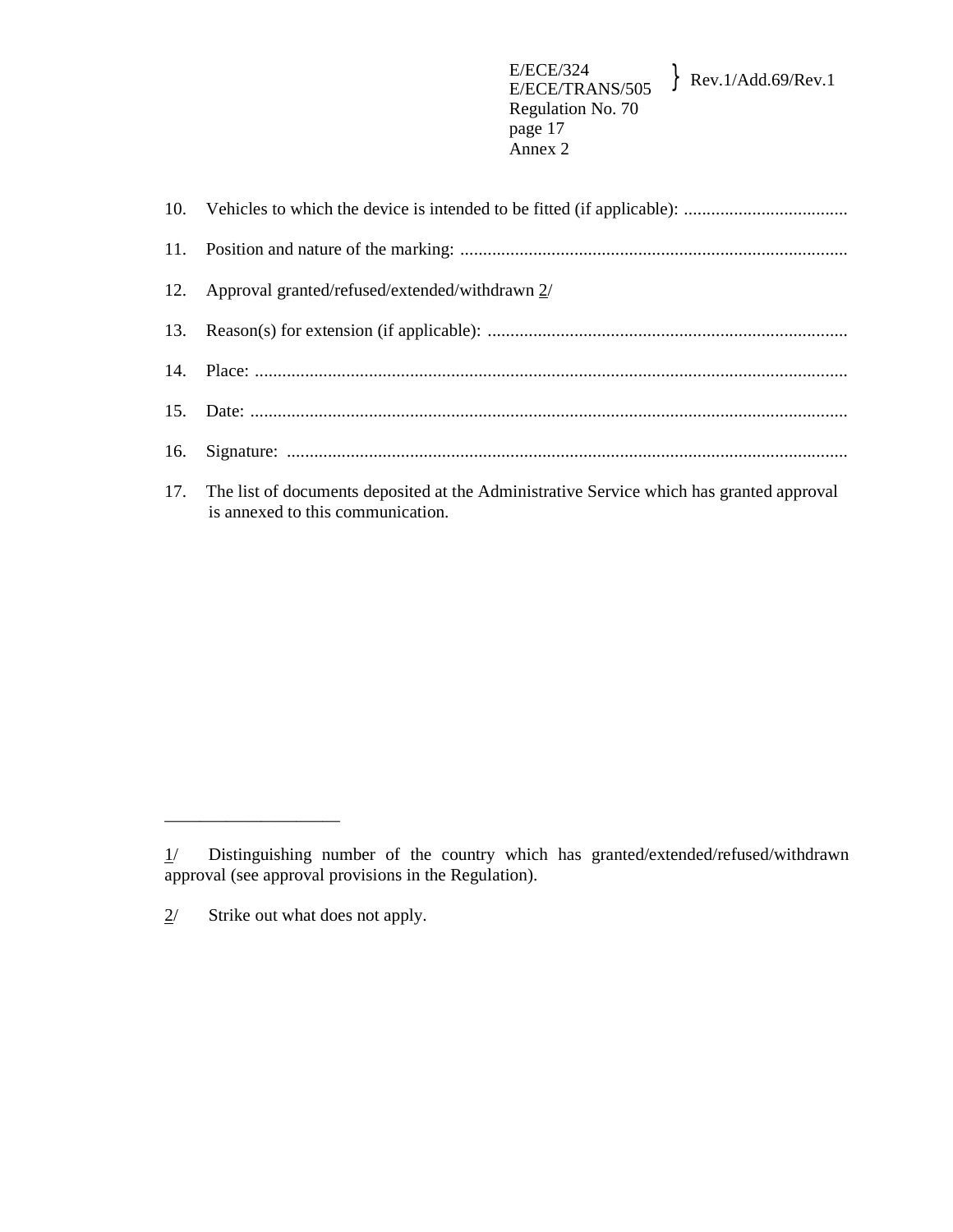E/ECE/324  $E/ECE/524$ <br>E/ECE/TRANS/505 Rev.1/Add.69/Rev.1 Regulation No. 70 page 18 Annex 2

## Annex 3

## ARRANGEMENT OF THE APPROVAL MARK



 $a = 5$  mm min.

The rear marking plate bearing the above approval mark has been approved in the Netherlands (E4) under approval number 01148. The first two digits of the approval number indicate that the approval was granted in accordance with the requirements of this Regulation as amended by the 01 series of amendments. The symbol "RF" indicates rear marking plate of class 1 or 2 (retroreflective/fluorescent materials). Rear marking plates of classes 3 or 4 (retro-reflective only materials) shall be marked by symbol "RR".

Note: The approval number and the additional symbol must be placed close to the circle and either above or below the letter "E" or to the left or right of that letter. The digits of the approval number must be on the same side of the letter "E" and face in the same direction. The approval number and the additional symbol must be placed diametrically opposite one another. The use of Roman numerals as approval numbers should be avoided so as to prevent any confusion with other symbols.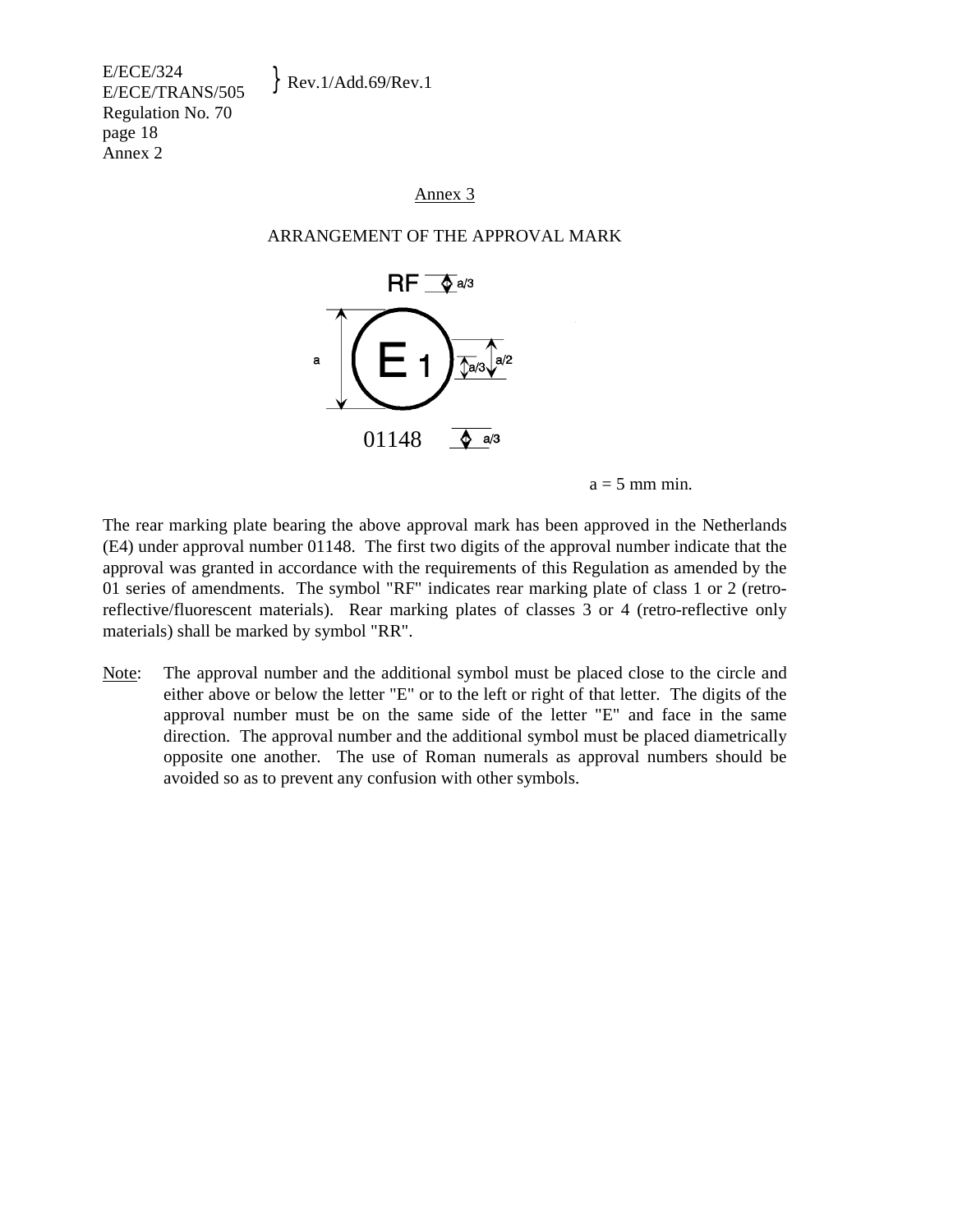# Annex 4

## TEST PROCEDURE

## TEST SAMPLES

- 1. Two large chevron rear marking plates for trucks and tractors and two large rear marking plates for trailers and semi-trailers (or their equivalent in smaller plates) shall be supplied to the testing laboratory for the various tests to be conducted.
- 2. The test samples shall be representative of current production, fabricated in accordance with the recommendations of the manufacturer of the retro-reflective or retro-reflective/fluorescent materials or devices.
- 3. After verification of the general specifications (paragraph 6. of the Regulation) and the specifications of shape and dimensions (Annex 5) the samples shall be subjected to the heat resistance test described in Annex 9 to this Regulation, prior to the tests described in Annexes 6, 7 and 8.
- 4. The photometric and colorimetric measurements may be made on the same sample.
- 5. For the other tests, samples which have not undergone any testing should be used.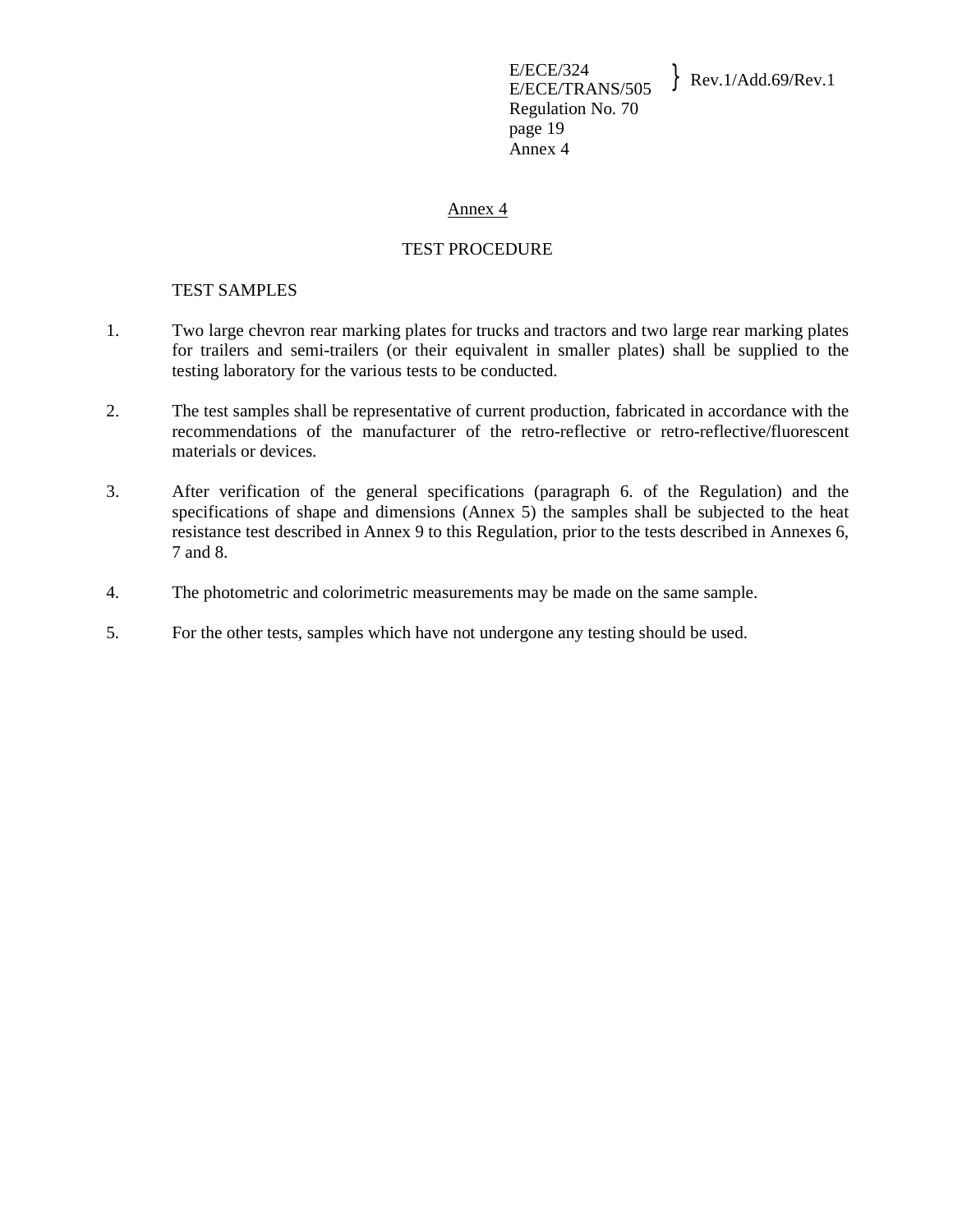## Annex 5

## SPECIFICATIONS OF SHAPE AND DIMENSIONS

# SHAPE AND DIMENSIONS OF RETRO-REFLECTIVE/FLUORESCENT REAR MARKING PLATE(S)

# 1. Shape

The plates shall be rectangular in shape for mounting at the rear of vehicles.

2. Pattern

 For mounting on trailers and semi-trailers, the plates shall have a yellow retro-reflective background with a red fluorescent or retro-reflective border;

 For mounting on non-articulated vehicles (tractors or trucks), the plates shall be of the chevron type with alternate, oblique stripes of yellow retro-reflective and red fluorescent or retroreflective materials or devices.

3. Dimensions

 The minimum total summarized length of a set of rear marking plates consisting only of one, two or four marking plates with retro-reflective and fluorescent materials shall be 1,130 mm, the maximum total length shall be 2,300 mm.

3.1. The width of a rear marking plate shall be:

For trucks and tractors:  $140 \pm 10$  mm.

For trailers and semi-trailers:  $200^{+30}_{-5}$  mm.

- 3.2. The length of each rear marking plate in a set consisting of two plates for trucks and tractors, as illustrated in figures 1(b) and 1(c) of Annex 12, may be reduced, to a minimum of 130 mm, provided that the width is increased such that the area of each marking is at least  $735 \text{ cm}^2$ , does not exceed  $1,725 \text{ cm}^2$  and the marking plates are rectangular.
- 3.3. The width of the red fluorescent border of the rear marking plates for trailers and semi-trailers shall be 40 mm  $\pm$  1 mm.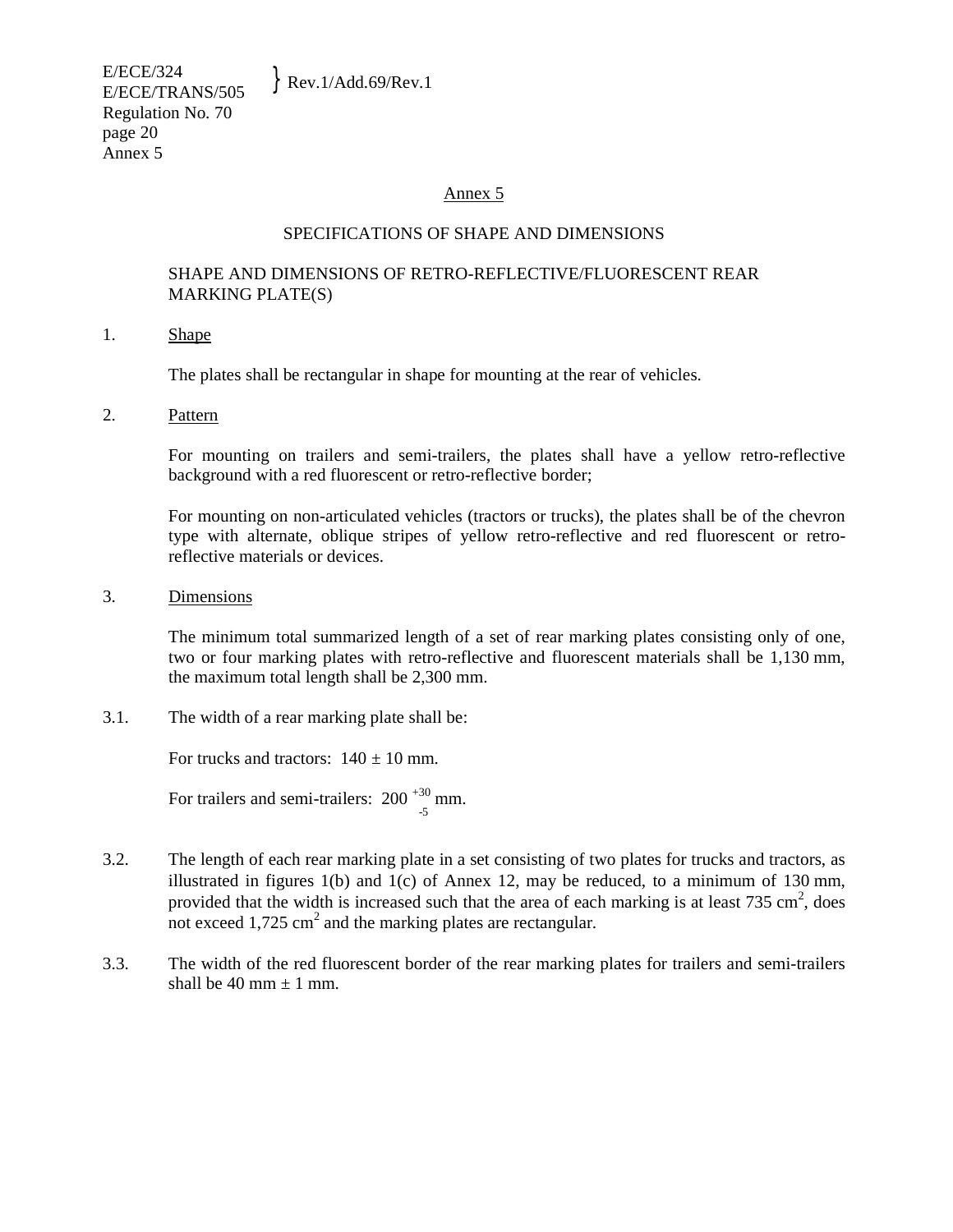E/ECE/324<br>E/ECE/TRANS/505  $\text{Rev.1/Add.69/Rev.1}$ Regulation No. 70 page 21 Annex 5

3.4. The slope of the oblique stripes of the chevron band shall be  $45^{\circ} \pm 5^{\circ}$ . The width of the stripes shall be 100 mm  $\pm 2.5$  mm.

 Prescribed shapes, patterns and dimensional features are illustrated in figures 1 and 2 of Annex 12 to this Regulation.

3.5. Rear marking plates supplied in sets shall form matching pairs.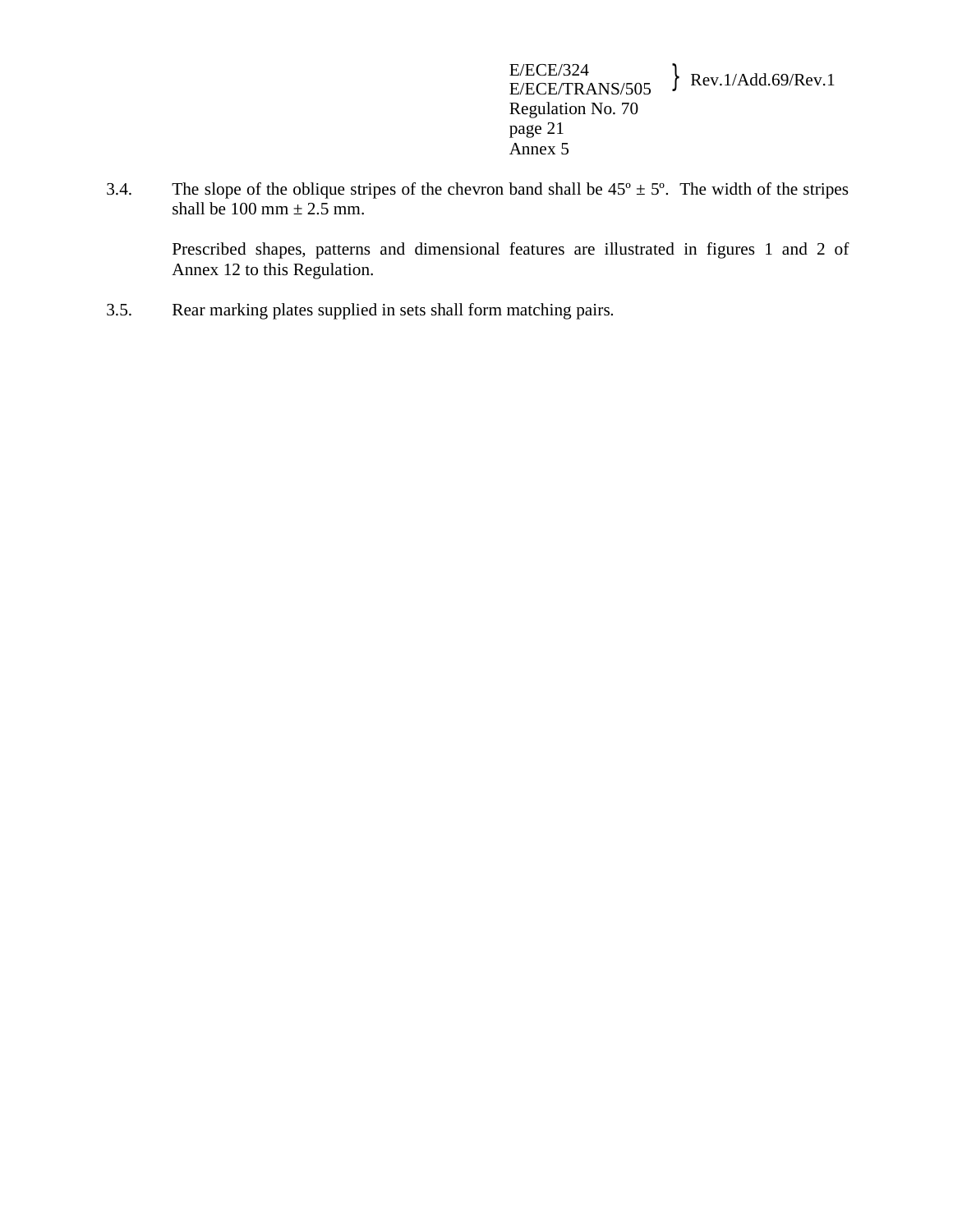E/ECE/324  $E/ECE/324$ <br>E/ECE/TRANS/505 Rev.1/Add.69/Rev.1 Regulation No. 70 page 22 Annex 6

## Annex 6

## COLORIMETRIC SPECIFICATIONS

- 1. Rear marking plates for heavy vehicles and trailers shall be composed of yellow retro-reflective and red retro-reflective or yellow retro-reflective and red fluorescent materials or devices.
- 2. Yellow or red retro-reflective material
- 2.1. When measured with a spectrophotometer in accordance with the provisions of CIE document No. 15 (1971) and illuminated with the CIE Standard Illuminant D65 at an angle of 45º to the normal and viewed along the normal (45/0 geometry), the colour of the material in new condition shall be located within the area defined by the chromaticity co-ordinates in table 1 and comply with the luminance factor.

## Table 1

| Colour |   |       | $\overline{2}$ | <u>3</u> | $\overline{4}$ | Luminance<br>factor $\beta$ |
|--------|---|-------|----------------|----------|----------------|-----------------------------|
| Yellow | X | 0.545 | 0.487          | 0.427    | 0.465          | $\geq 0.16$                 |
|        | y | 0.454 | 0.423          | 0.483    | 0.534          |                             |
| Red    | X | 0.690 | 0.595          | 0.569    | 0.655          | $\geq 0.03$                 |
|        | V | 0.310 | 0.315          | 0.341    | 0.345          |                             |

Chromaticity co-ordinates x and y

2.2. When illuminated by the CIE Standard Illuminant A at an entrance angle  $\beta_1 = \beta_2 = 0^\circ$ , or, if this produces a colourless surface reflection, an angle  $\beta_1 = \pm 5^{\circ}$ ,  $\beta_2 = 0^{\circ}$ , and measured at an observation angle of 20', the colour of the material in new condition shall be located within the area defined by the chromaticity co-ordinates in table 2: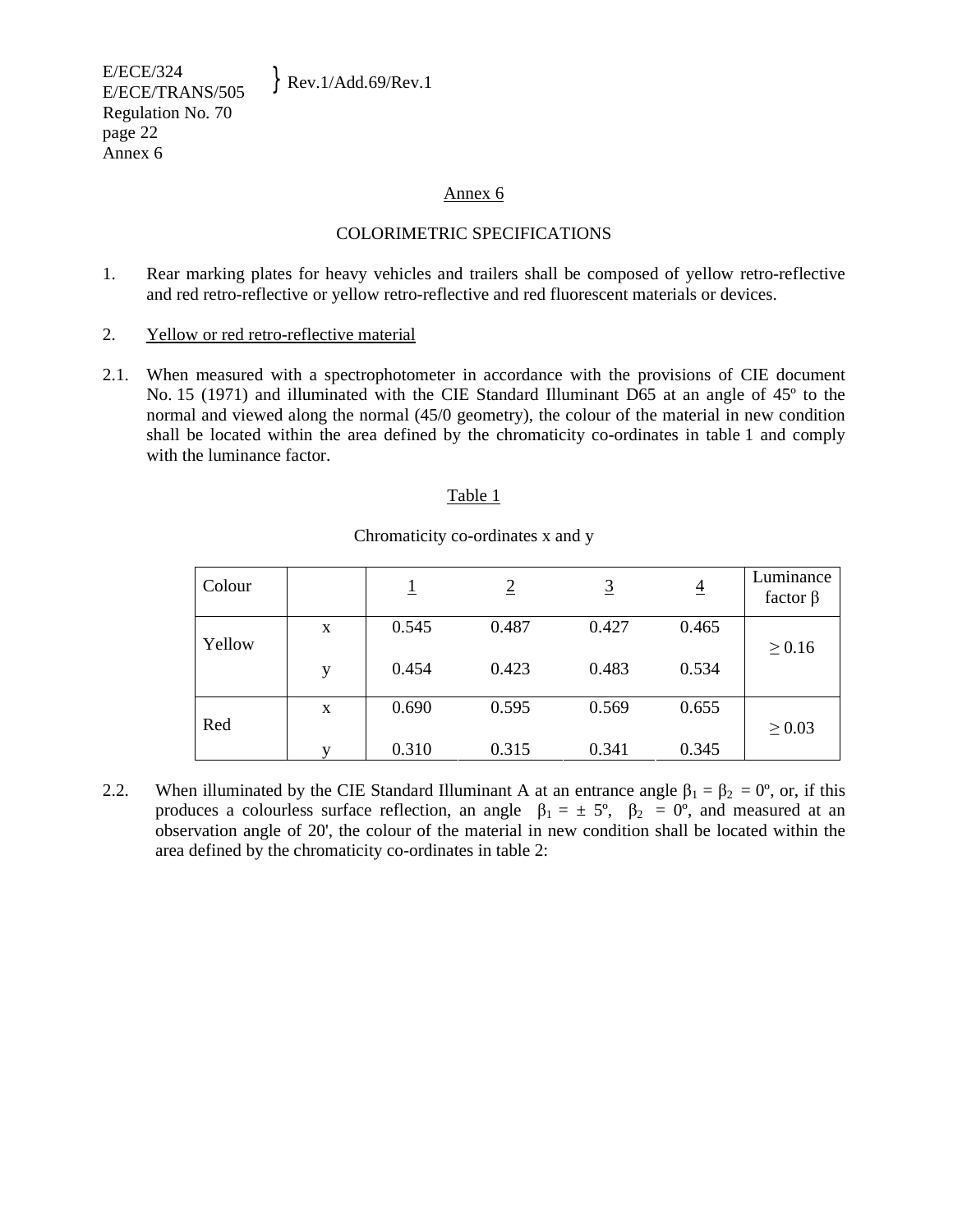# Table 2

## Chromaticity co-ordinates x and y

| Colour |   |       |       |       | $\overline{4}$ |
|--------|---|-------|-------|-------|----------------|
| Yellow | X | 0.585 | 0.610 | 0.520 | 0.505          |
|        | у | 0.385 | 0.390 | 0.480 | 0.465          |
| Red    | X | 0.720 | 0.735 | 0.665 | 0.643          |
|        | v | 0.258 | 0.265 | 0.335 | 0.335          |

 Note: The question of the night-time colours of retro-reflective materials is at present being studied by CIE TC 1.6; the above limits are therefore only provisional and will be revised later after CIE TC 1.6 has completed its work.

## 3. Red fluorescent material

3.1. When measured with a spectrophotometer in accordance with the provisions of CIE document No. 15 (1971) and illuminated polychromatically with the CIE Standard Illuminant D65 at an angle of 45° to the normal and viewed along the normal (geometry 45/0), the colour of the material in new condition shall be located within the area defined by the chromaticity co-ordinates in table 3 and comply with the luminance factor.

| Colour |   |       |       |       |       | Luminance<br>factor |
|--------|---|-------|-------|-------|-------|---------------------|
| Red    | X | 0.690 | 0.595 | 0.569 | 0.655 | $\geq 0.30$         |
|        |   | 0.310 | 0.315 | 0.341 | 0.345 |                     |

Table 3

4. Compliance with the colorimetric specification shall be verified by a visual comparison test.

 If any doubt remains after this test, conformity with the colorimetric specification shall be verified by determining the trichromatic co-ordinates of the most doubtful sample.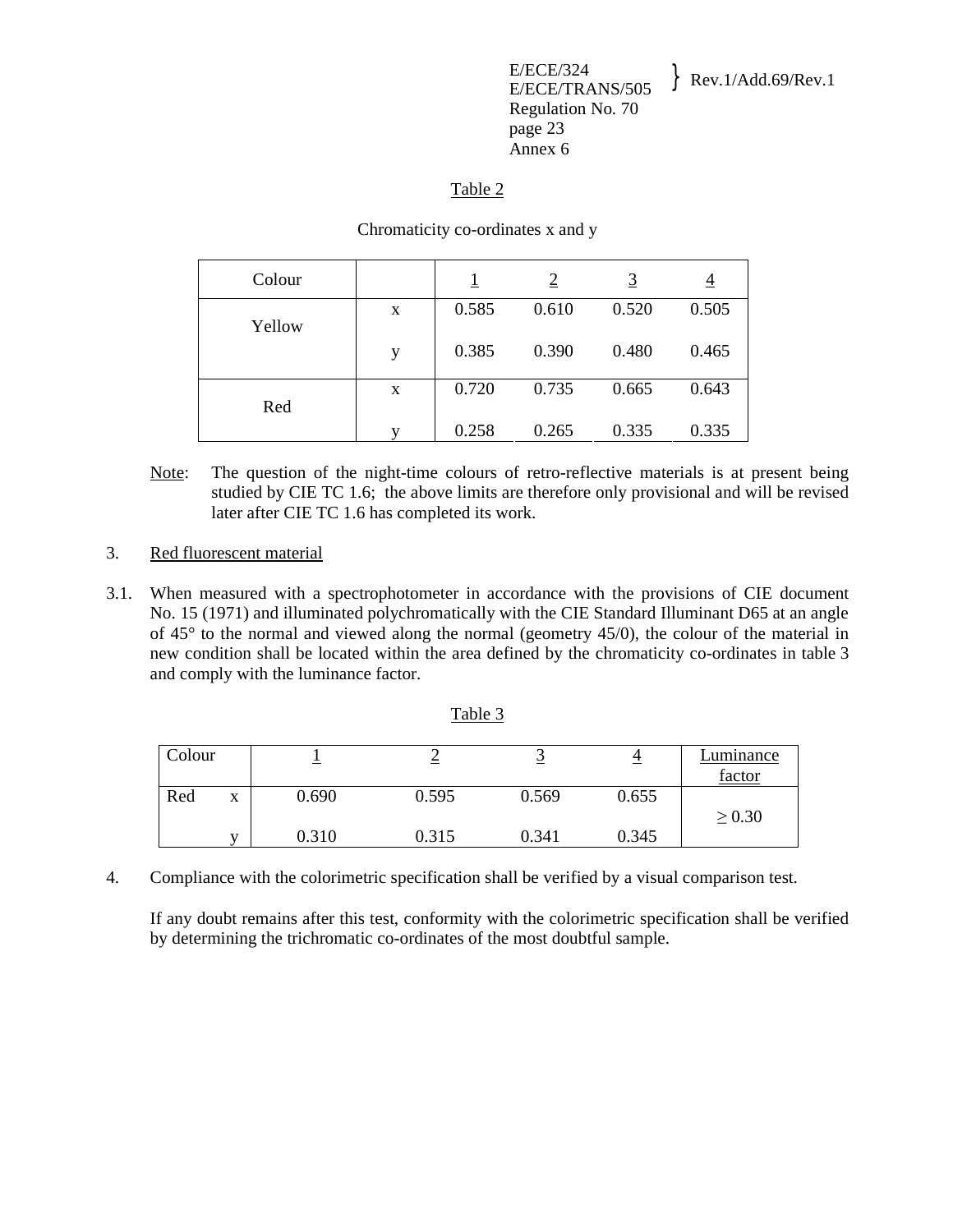E/ECE/324  $E/ECE/324$ <br>E/ECE/TRANS/505 Rev.1/Add.69/Rev.1 Regulation No. 70 page 24 Annex 7

## Annex 7

# PHOTOMETRIC SPECIFICATIONS

- 1. Photometric properties
- 1.1. When illuminated with a CIE Standard Illuminant A and measured as recommended by CIE TC 2.3 (CIE Publication No. 54, 1982), the coefficient of retro-reflection R' in candelas per square metre per lux of the yellow retro-reflective area in new condition shall be at least as indicated in tables 1 or 2, according to the class. Devices of class 1 and class 2 shall fulfil the values in table 1, devices of class 3 and class 4 those in table 2.

# Table 1

# Coefficient of retro-reflection R'  $[cd.m^{-2}.lx^{-1}]$

| Observation angle $\alpha$           | Entrance angle $\beta$ |             |                  |              |              |
|--------------------------------------|------------------------|-------------|------------------|--------------|--------------|
|                                      |                        |             |                  |              |              |
| 20'                                  |                        | $0^{\circ}$ | $\Omega^{\circ}$ | ∩∘           | $0^{\circ}$  |
|                                      |                        | $5^{\circ}$ | $30^\circ$       | $40^{\circ}$ | $60^{\circ}$ |
| Coefficient R' $[cd.m^{-2}.lx^{-1}]$ | Colour: Yellow         | 300         | 180              |              |              |

# Table 2

# Coefficient of retro-reflection R'  $[cd.m^{-2}.lx^{-1}]$

| Observation angle $\alpha$ | Entrance angle $\beta$ |                 |             |             |              |              |
|----------------------------|------------------------|-----------------|-------------|-------------|--------------|--------------|
| 20'                        |                        | 15 <sub>1</sub> | $0^{\circ}$ | $0^{\circ}$ | $0^{\circ}$  | $0^{\circ}$  |
|                            | B <sub>2</sub>         |                 | $5^{\circ}$ | $30^\circ$  | $40^{\circ}$ | $60^{\circ}$ |
| Coefficient R'             | Colour:                | Yellow          | 300         | 180         | 75           |              |
| $[cd.m^{-2}.lx^{-1}]$      |                        | Red             | 10          |             |              |              |

1.2. The subtended angle at the sample shall not be larger than 80'.

# 1.3. Luminance factor

The luminance factor  $β$  shall be at least as indicated in table 3.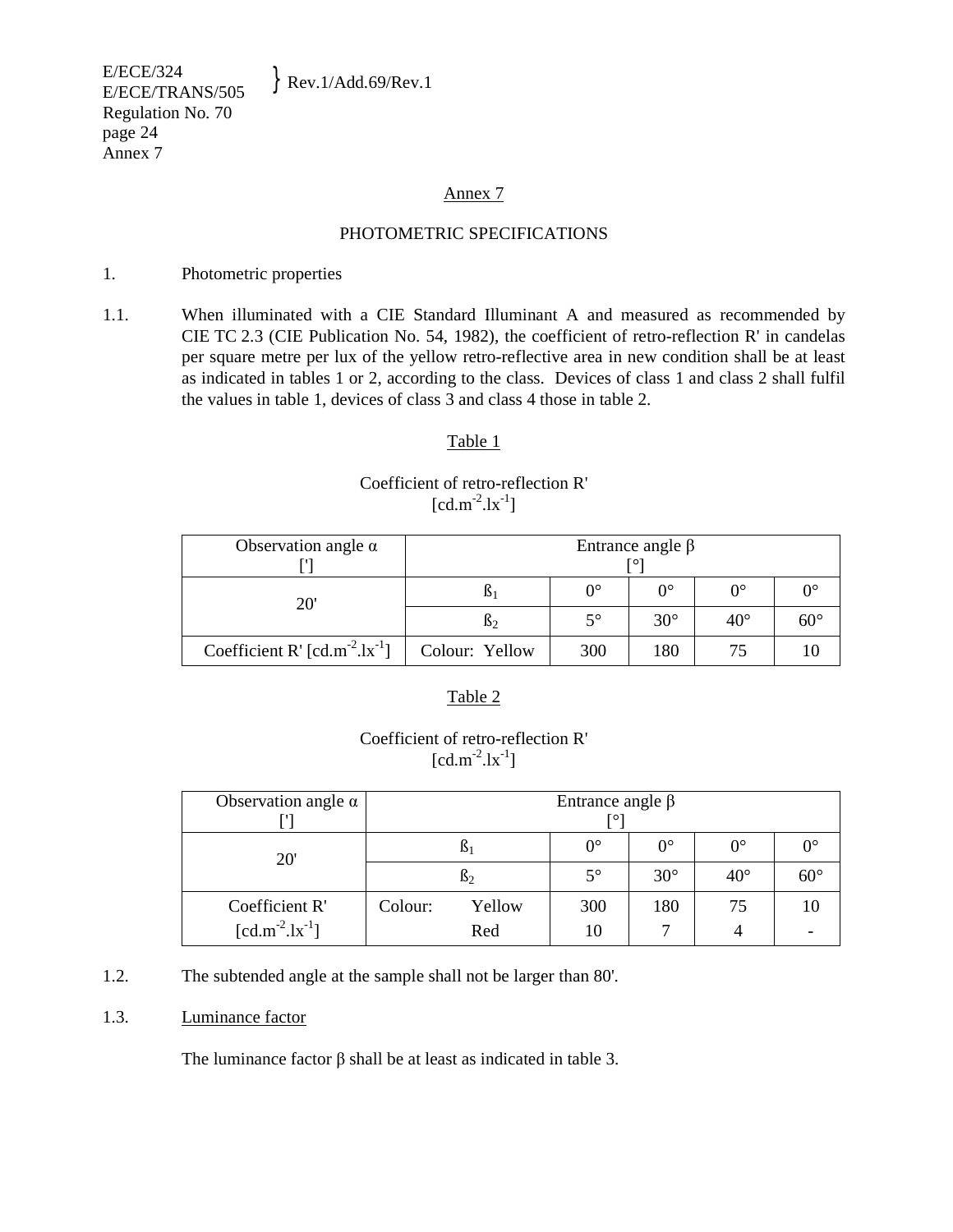# Table 3

# Luminance factor β

| Colour | Luminance factor $\beta$ |
|--------|--------------------------|
| Red    | $\geq 0.03$              |
| Yellow | $\geq 0.16$              |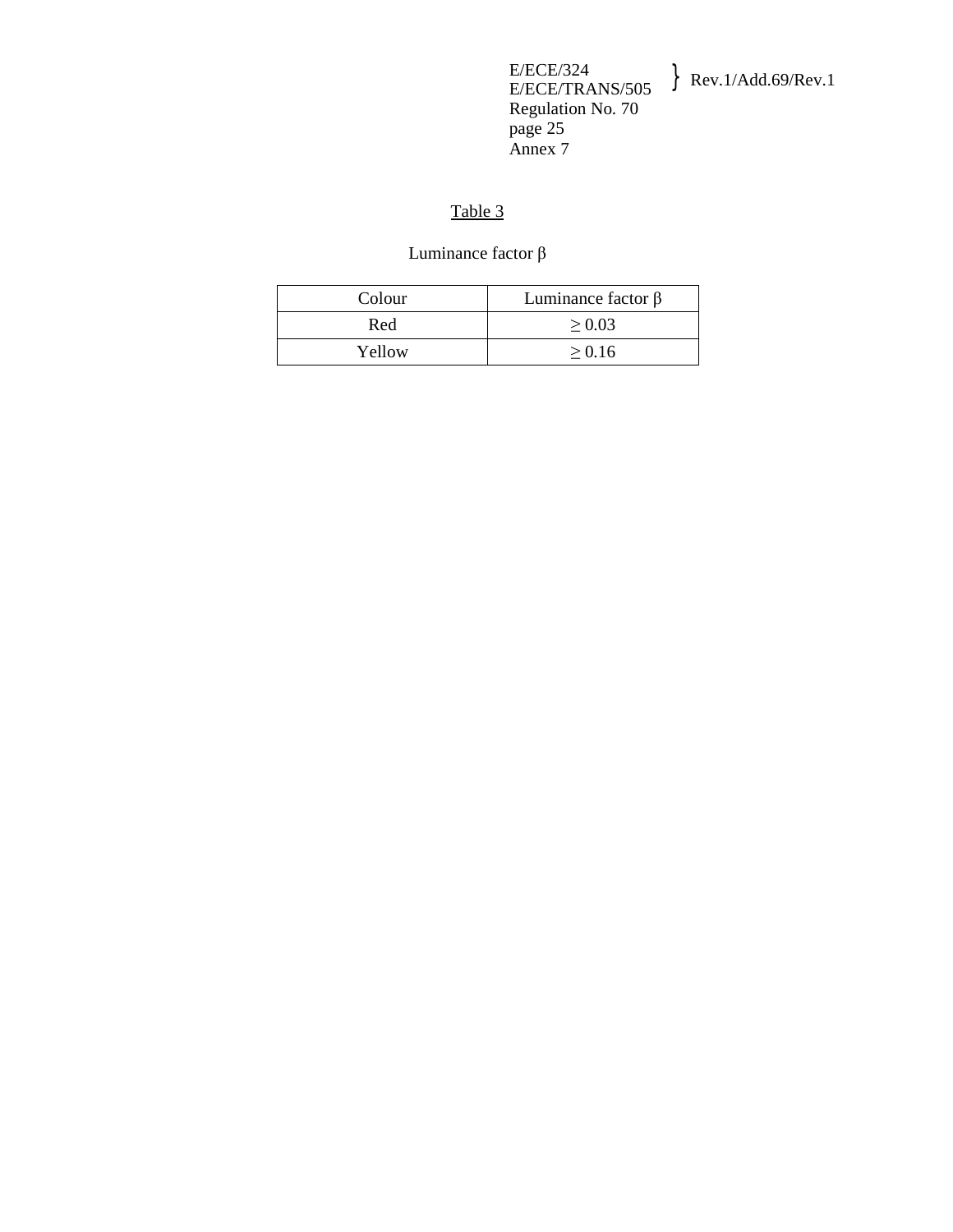E/ECE/324  $E/ECE/524$ <br>E/ECE/TRANS/505 Rev.1/Add.69/Rev.1 Regulation No. 70 page 26 Annex 8

## Annex 8

## RESISTANCE TO EXTERNAL AGENTS

## 1. Resistance to weathering

1.1. Procedure - For each test, two specimens of a sample unit (see paragraph 2.1.2. of this Regulation) are taken. One specimen shall be stored in a dark and dry container for subsequent use as "reference unexposed specimen.

> The second specimen shall be subjected to a source of illumination in accordance with ISO Standard 105 - B02 - 1978, Section 4.3.1; the retro-reflective material shall be exposed until blue standard No. 7 has faded to No. 4 on the grey scale and the fluorescent material until blue standard No. 5 has faded to No. 4 on the grey scale. After the test, the specimen shall be washed in a dilute neutral detergent solution, dried and examined for conformity with the requirements specified in paragraphs 1.2. to 1.4.

1.2. Visual appearance - No area of the exposed specimen shall show any evidence of cracking, scaling, pitting, blistering, delamination, distortion, chalking, staining or corrosion.

> There shall be no shrinkage in excess of 0.5 per cent in any linear direction and no evidence of adhesion failure such as edge lifting from the substrate.

- 1.3. Colour fastness The colours of the exposed specimens shall still meet the requirements in Annex 6, tables 1, 2 and 3.
- 1.4. Effect on the coefficient of retro-reflection of the retro-reflective material:
- 1.4.1. For this check, measurement shall be made only at an observation angle of 20' and an entrance angle of 5º by the method given in Annex 7.
- 1.4.2. The coefficient of retro-reflection of the exposed specimen when dry shall be not less than 80 per cent of the value in Annex 7, table 1.
- 1.4.3. The specimen shall then be subjected to simulated rainfall and its coefficient of retroreflection under this condition shall be not less than 90 per cent of the value obtained when measured in dry condition, as explained in paragraph 1.4.2. above.
- 2. Resistance to corrosion (ISO Standard 3768)
- 2.1. A specimen of the sample unit shall be subjected to the action of a saline mist for 48 hours comprising two periods of exposure of 24 hours each, separated by an interval of 2 hours during which the specimen is allowed to dry.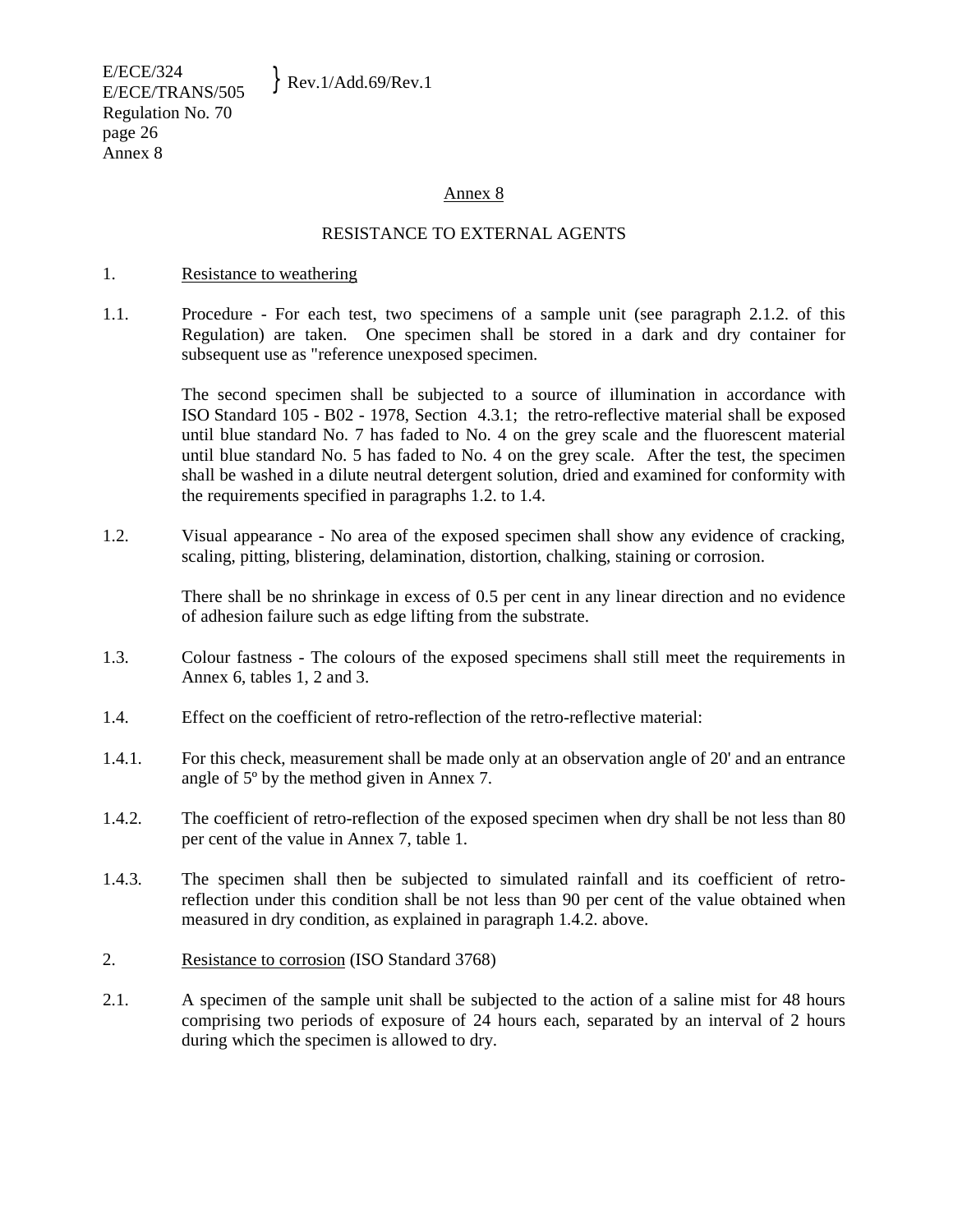The saline mist shall be produced by atomizing at a temperature of  $35 \pm 2$ °C a saline solution obtained by dissolving 5 parts by weight of sodium chloride in 95 parts of distilled water containing not more than 0.02 per cent of impurities.

- 2.2. Immediately after completion of the test, the sample shall show no sign of corrosion liable to impair the efficiency of the device.
- 2.2.1. The coefficient of 'Retro-reflection R' of the retro-reflective areas, when measured after a recovery period of 48 hours as specified in paragraph 1. of Annex 7, at an entrance angle of 5º and an observation angle of 20', shall be not less than the value in Annex 7, table 1. Before measuring, the surface shall be cleaned to remove salt deposits from the saline mist.
- 3. Resistance to fuels

 A section of a sample unit not less than 300 mm long shall be immersed in a mixture of n-heptane and toluol, 70 per cent and 30 per cent by volume, for one minute.

 After removal, the surface shall be wiped dry with a soft cloth and shall not show any visible change which would reduce its effective performance.

- 4. Bonding strength (in the case of adhesive materials)
- 4.1. The adhesion of retro-reflective materials shall be determined after 24 hours curing time by utilizing a 90-degree peel on a tensile strength testing machine.
- 4.2. The adhesion of laminated or coated retro-reflective and fluorescent materials shall be determined.
- 4.3. The coated materials, of whatever kind, shall not be removable without tools or without damaging the material.
- 4.4. The laminated materials (adhesive films) shall need a force of at least 10 N per 25 mm width, at a speed of 300 mm per minute, to be removed from the substrate.
- 5. Resistance to water

 A section of a sample unit not less than 300 mm long shall be immersed in distilled water at a temperature of 23  $\pm$  5°C for a period of 18 hours; it shall then be left to dry for 24 hours under normal laboratory conditions.

 After completion of the test, the section shall be examined. No part inside 10 mm from the cut edge shall show evidence of deterioration which would reduce the effectiveness of the plate.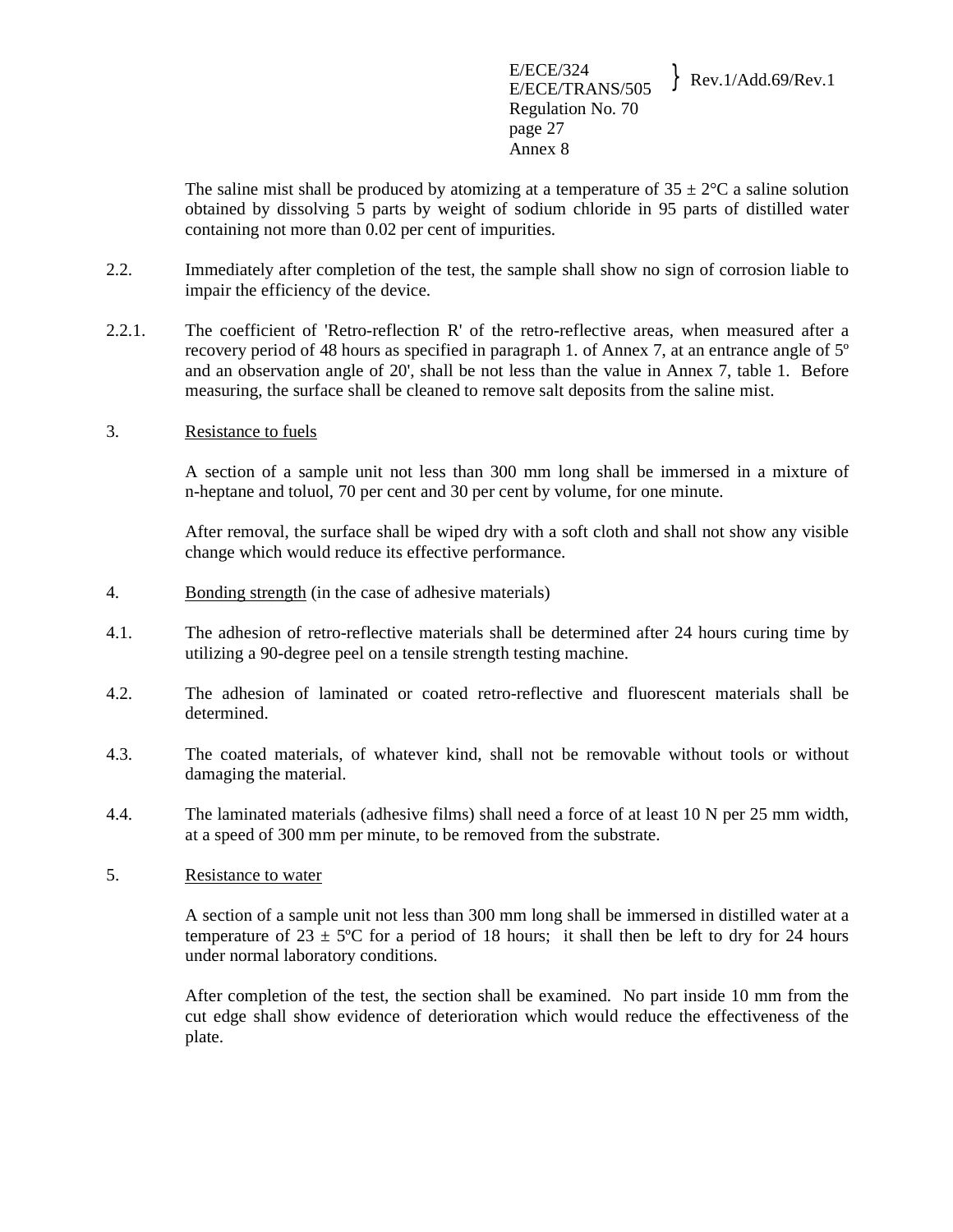6. Resistance to impact (except for plastics corner-cube reflectors)

 When a 25 mm diameter solid steel ball is dropped from a height of 2 m onto the retroreflective and fluorescent surfaces of a supported plate, at an ambient temperature of  $23 \pm 2$ °C, the material shall show no cracking or separation from the substrate at a distance of more than 5 mm from the impacted area.

- 7. Resistance to cleaning
- 7.1. Manual cleaning
- 7.1.2. A test sample smeared with a mixture of detergent lubricating oil and graphite shall be easily cleaned without damage to the retro-reflective surface or fluorescent surface when wiped with a mild aliphatic solvent such as n-heptane, followed by washing with a neutral detergent.
- 7.2. Power washing
- 7.2.1. When subjected to a continuous spraying action for 60 seconds on the test component in its normal mounting conditions, a test sample shall show no damage to the retro-reflective surface or delamination from the substrate or separation from the sample mounting surface under the following set-up parameters:
	- (a) Water/wash solution pressure  $8 \pm 0.2$  MPa;
	- (b) Water/wash solution temperature  $60^{\circ}$  5  $^{\circ}$ C;
	- (c) Water/wash solution flow rate 7 to 1 l/min;
	- (d) The tip of the cleaning wand to be positioned at distance of  $600 \pm 20$  mm away from the retro-reflective surface;
	- (e) Cleaning wand to be held at no greater angle than 45 degrees from perpendicular to the retro-reflective surface;
	- (f) 40 degree nozzle creating wide fan pattern.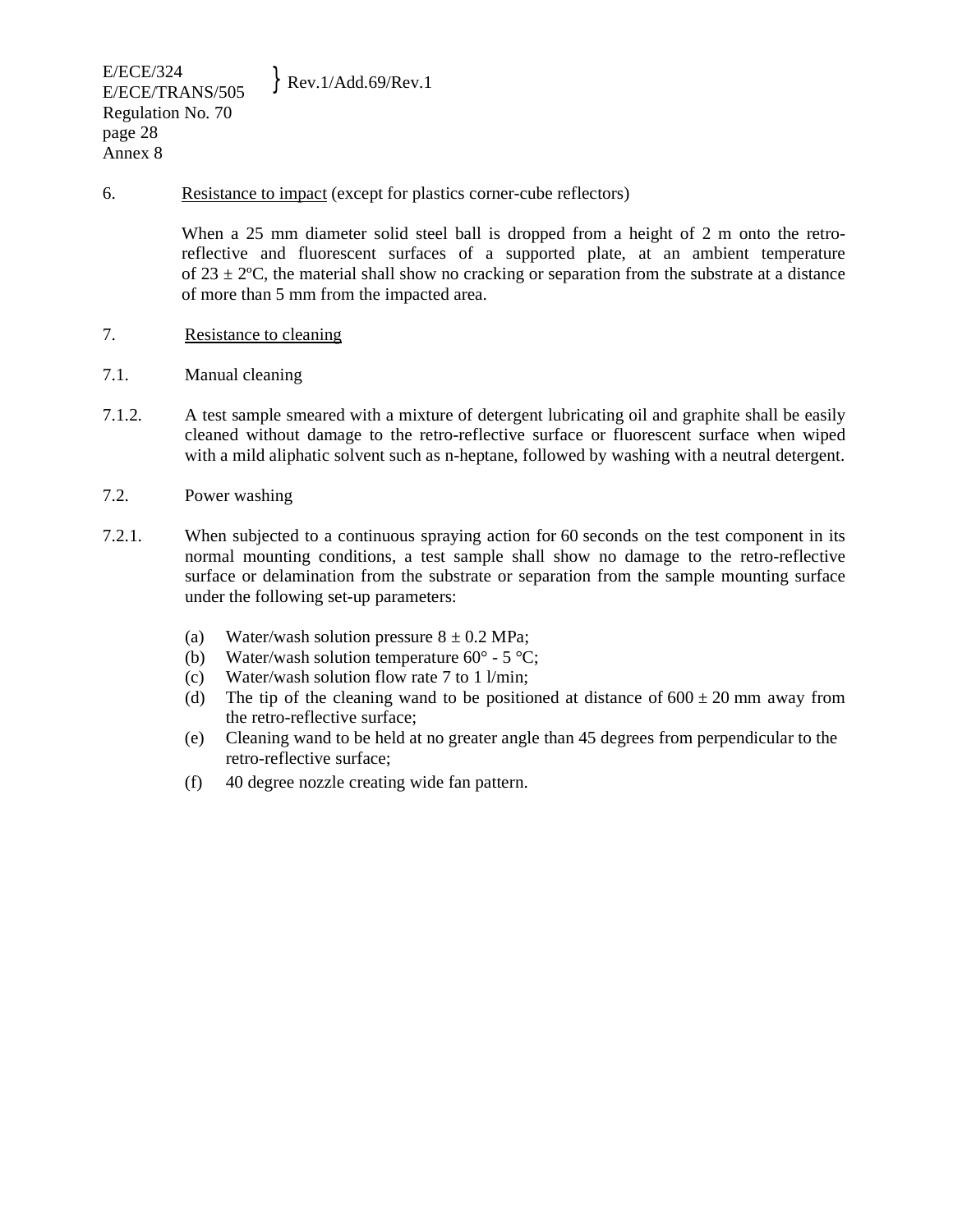## Annex 9

## RESISTANCE TO HEAT

- 1. A section of a sample unit not less than 300 mm long shall be kept for 12 hours (in the case of moulded plastics reflectors this time shall be 48 hours) in a dry atmosphere at a temperature of  $65 \pm 2$ °C, after which the sample shall be allowed to cool for 1 hour at  $23 \pm 2$ °C. It shall then be kept for 12 hours at a temperature of  $-20 \pm 2^{\circ}C$ .
- 1.1. The sample shall be examined after a recovery time of 4 hours under normal laboratory conditions.
- 2. After this test, no cracking or appreciable distortion of the surfaces, particularly of the optical units, shall be evident.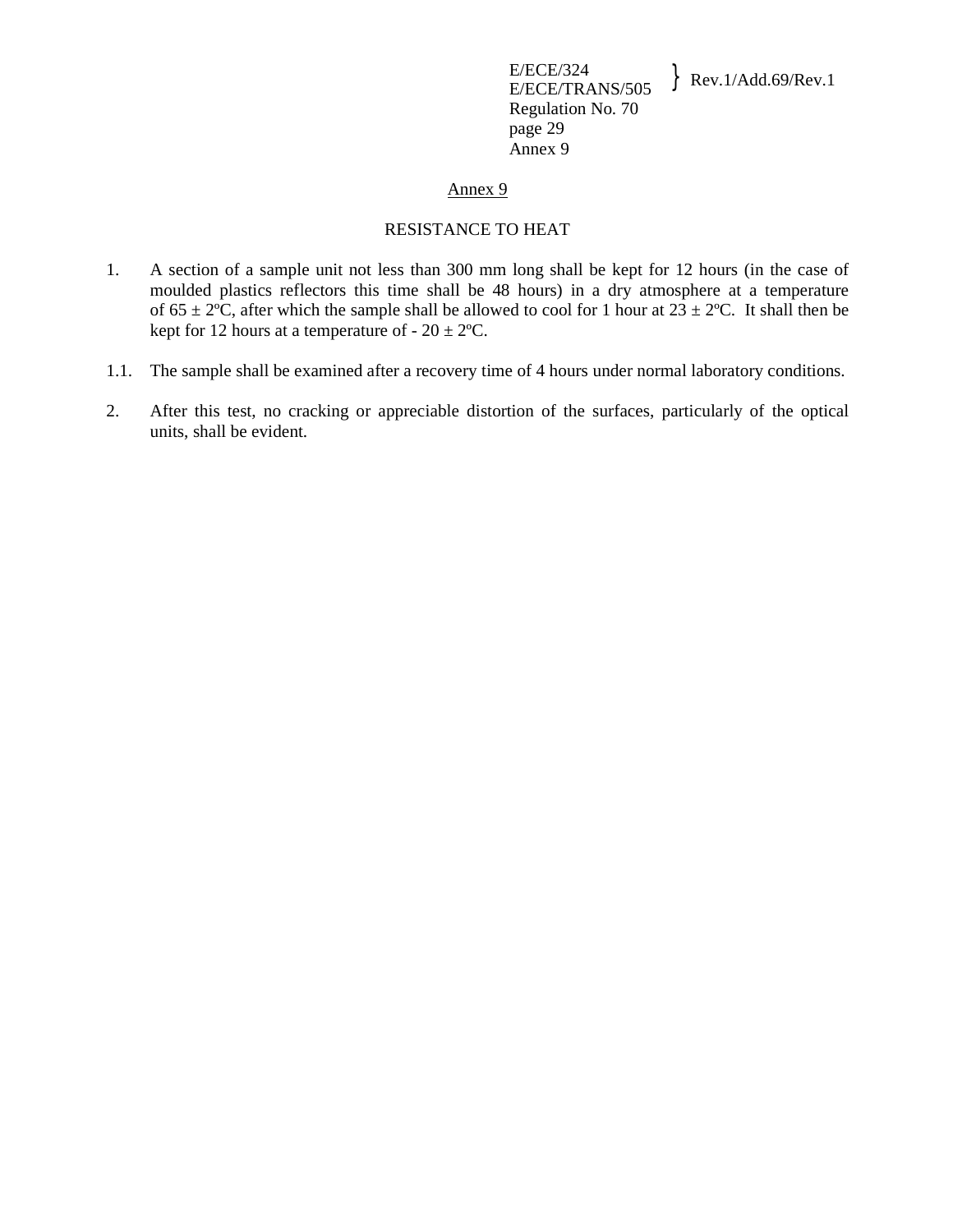E/ECE/324  $E/ECE/324$ <br>E/ECE/TRANS/505 Rev.1/Add.69/Rev.1 Regulation No. 70 page 30 Annex 10

# Annex 10

# RIGIDITY OF THE PLATES

- 1. The rear marking plate shall be placed on two supports in such a way that the supports are parallel to the shorter edge of the plate and the distance from either support to the adjacent edge of the plate shall not exceed L 10, where L is the greater overall dimension of the plate. The plate shall then be loaded with bags of shot or of dry sand to a uniformly distributed pressure of 1.5 kN/m<sup>2</sup>. The deflection of the plate shall be measured at a point midway between the supports.
- 2. When tested as described in paragraph 1. above, the maximum deflection of the plate under the test load shall not exceed one twentieth of the distance between the supports in paragraph 1. and the residual deflection after removal of the load shall not exceed one fifth of the measured deflection under load.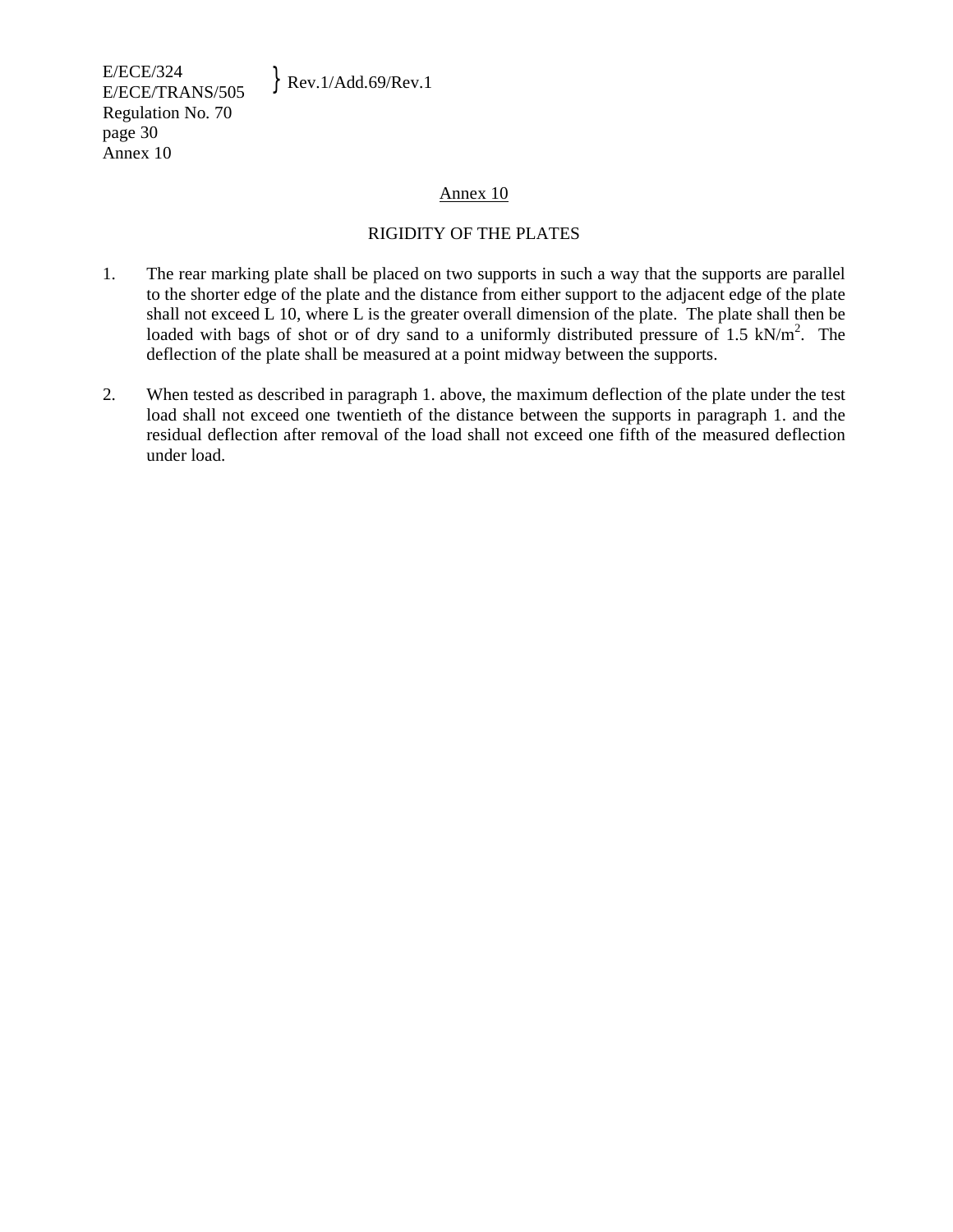## Annex 11

# STABILITY IN TIME OF THE OPTICAL PROPERTIES 1/ OF REAR MARKING PLATES

- 1. The authority which granted approval shall have the right to check the stability in time of the optical properties of a type of rear marking plate in service.
- 2. The Competent Authorities of countries other than the country in which approval was granted may carry out similar checks in their territory. If a type of rear marking plate in use exhibits a systematic defect, the said authorities shall transmit to the authority which granted approval, with a request for its opinion, any components removed for examination.
- 3. In the absence of other criteria, the concept of "systematic defect" of a type of rear marking plate in use shall be interpreted in conformity with the intention of paragraph 6.1. of this Regulation.

\_\_\_\_\_\_\_\_\_\_\_\_\_\_

<sup>1/</sup> Despite the importance of tests to check the stability in time of the optical properties of rear marking plates it is in the present state of the art not yet possible to assess this stability by laboratory tests of limited duration.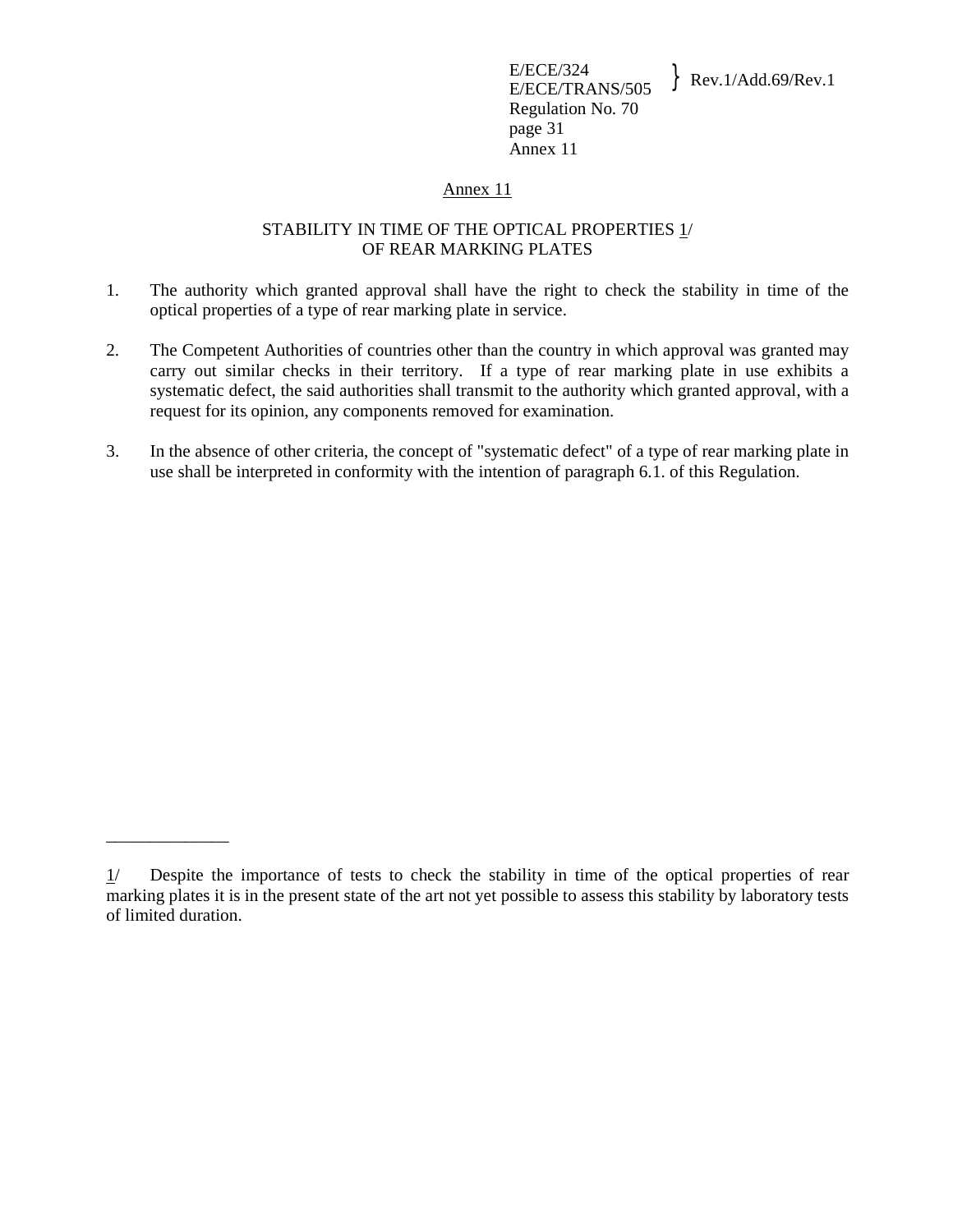E/ECE/324 E/ECE/324<br>E/ECE/TRANS/505 Rev.1/Add.69/Rev.1 Regulation No. 70 page 32 Annex 12

# Annex 12



# REAR MARKING PLATES (CLASS 1 AND CLASS 3)

Figure 1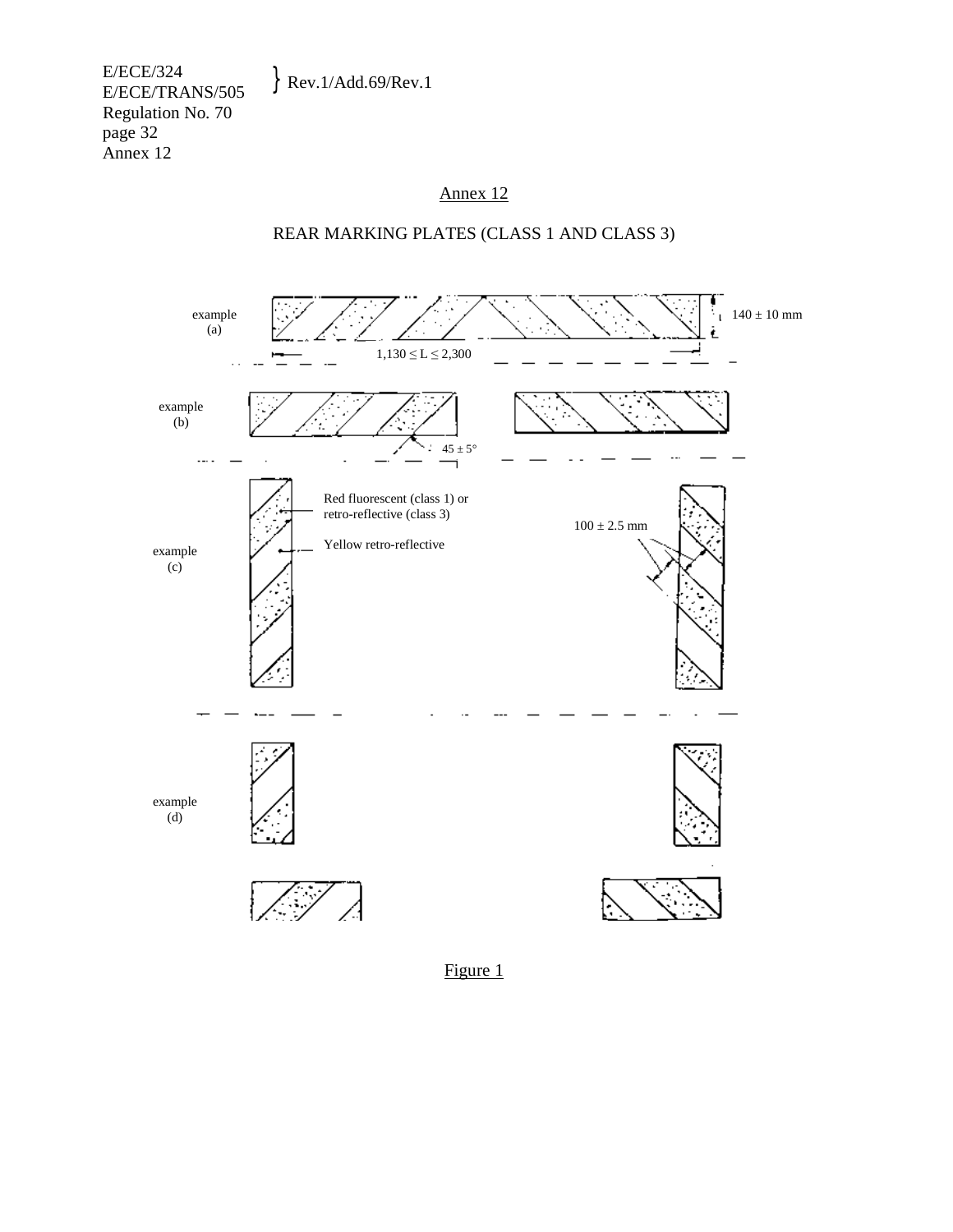# REAR MARKING PLATES (CLASS 2 AND CLASS 4)



Figure 2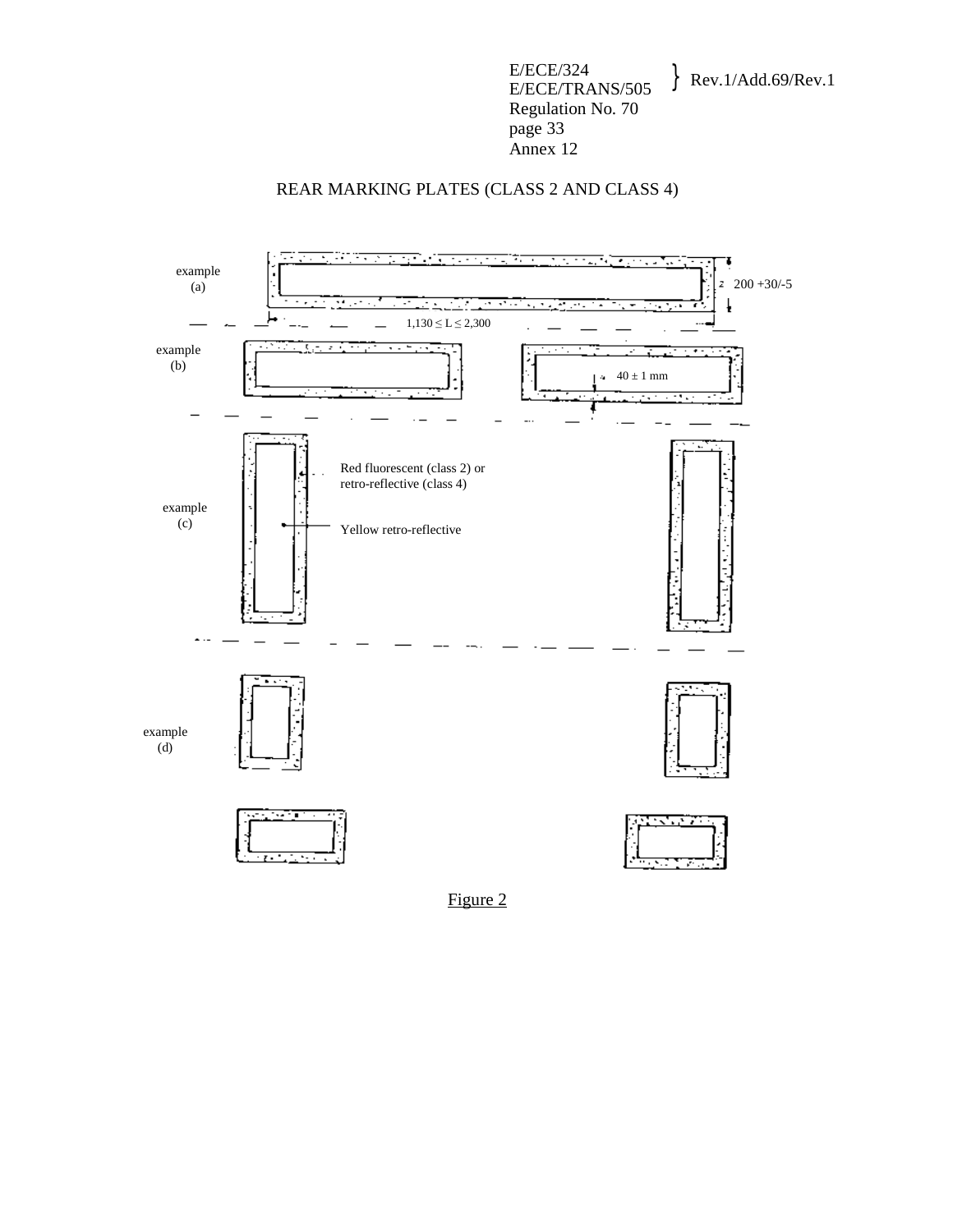## Annex 13

# MINIMUM REQUIREMENTS FOR CONFORMITY OF PRODUCTION CONTROL PROCEDURES

## 1. GENERAL

- 1.1. The conformity requirements shall be considered satisfied from a mechanical and geometric standpoint, if the differences do not exceed inevitable manufacturing deviations within the requirements of this Regulation.
- 1.2. With respect to photometric performances, the conformity of mass-produced rear marking plates shall not be contested if, when testing photometric performances of any rear marking plate chosen at random, no measured value deviates unfavourably by more than 20 per cent from the values prescribed in this Regulation.
- 1.3. The chromaticity coordinates shall be complied with.

# 2. MINIMUM REQUIREMENTS FOR VERIFICATION OF CONFORMITY BY THE MANUFACTURER

 For each type of rear marking plate the holder of the approval mark shall carry out at least the following tests, at appropriate intervals. The tests shall be carried out in accordance with the provisions of this Regulation.

 If any sampling shows non-conformity with regard to the type of test concerned, further samples shall be taken and tested. The manufacturer shall take steps to ensure the conformity of the production concerned.

2.1. Nature of tests

 Tests of conformity in this Regulation shall cover the photometric and colorimetric characteristics and the test of weather resistance of these characteristics.

- 2.2. Methods used in tests
- 2.2.1. Tests shall generally be carried out in accordance with the methods set out in this Regulation.
- 2.2.2. In any test of conformity carried out by the manufacturer, equivalent methods may be used with the consent of the Competent Authority responsible for approval tests. The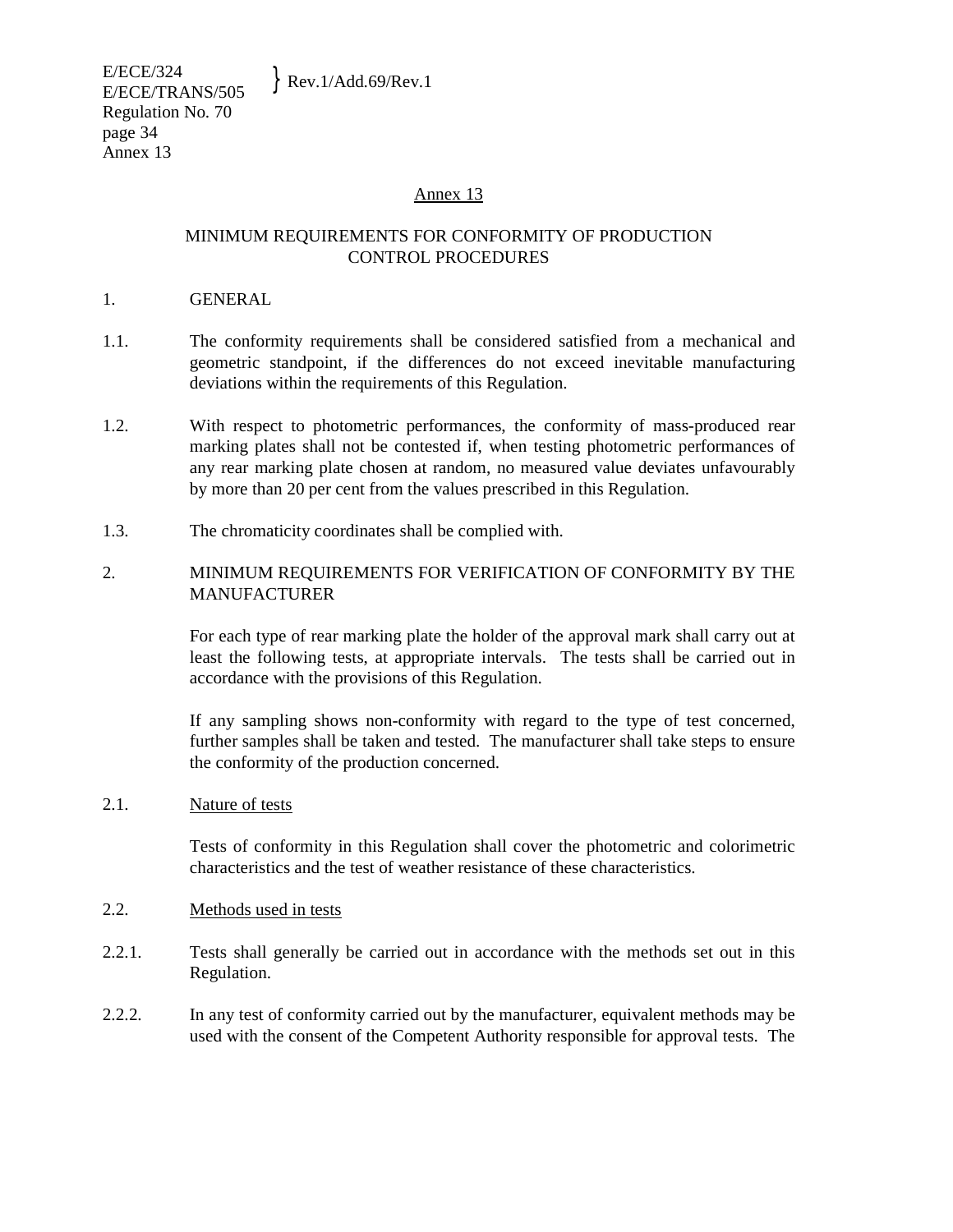manufacturer is responsible for proving that the applied methods are equivalent to those laid down in this Regulation.

- 2.2.3. The application of paragraphs 2.2.1. and 2.2.2. requires regular calibration of test apparatus and its correlation with measurements made by a Competent Authority.
- 2.2.4. In all cases the reference methods shall be those of this Regulation, particularly for the purpose of administrative verification and sampling.

## 2.3. Nature of sampling

 Samples of rear marking plates shall be selected at random from the production of a uniform batch. A uniform batch means a set of rear marking plates of the same type, defined according to the production methods of the manufacturer.

 The assessment shall in general cover series production from individual factories. However, a manufacturer may group together records concerning the same type from several factories, provided these operate under the same quality system and quality management.

## 2.4. Measured and recorded photometric characteristics

 The sampled rear marking plate shall be subjected to photometric measurements at the points and chromaticity coordinates provided for in the Regulation.

## 2.5. Criteria governing acceptability

 The manufacturer is responsible for carrying out a statistical study of the test results and for defining, in agreement with the Competent Authority, criteria governing the acceptability of his products in order to meet the specifications laid down for verification of conformity of products in paragraph 9.1. of this Regulation.

 The criteria governing the acceptability shall be such that, with a confidence level of 95 per cent, the minimum probability of passing a spot check in accordance with Annex 14 (first sampling) would be 0.95.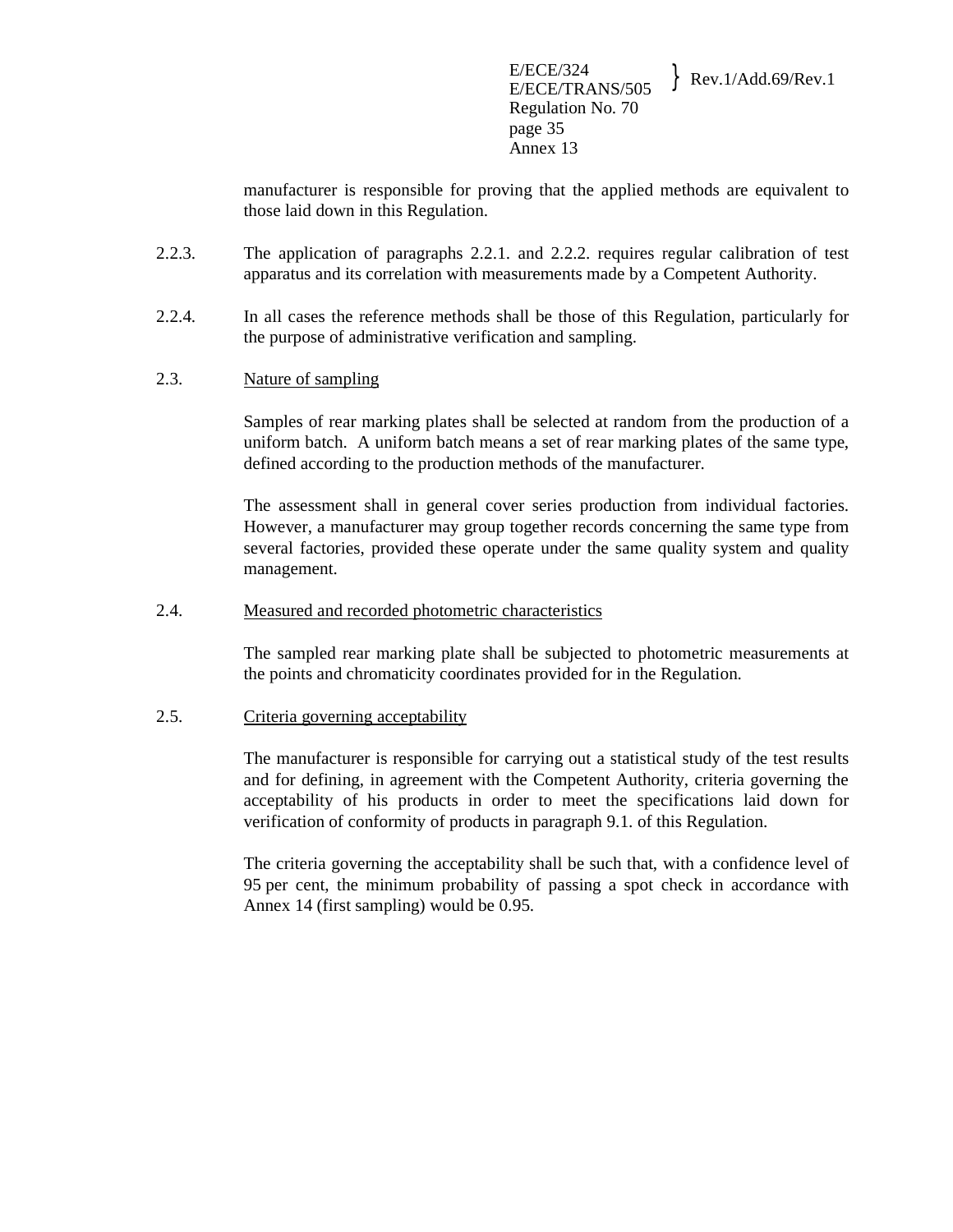# Annex 14

# MINIMUM REQUIREMENTS FOR SAMPLING BY AN INSPECTOR

- 1. GENERAL
- 1.1. The conformity requirements shall be considered satisfied from a mechanical and a geometric standpoint, in accordance with the requirements of this Regulation, if any, if the differences do not exceed inevitable manufacturing deviations.
- 1.2. With respect to photometric performance, the conformity of mass-produced rear marking plates shall not be contested if, when testing photometric performances of any rear marking plate chosen at random:
- 1.2.1. no measured value deviates unfavourably by more than 20 per cent from the values prescribed in this Regulation.
- 1.2.2. Rear marking plates with apparent defects are disregarded.
- 1.3. The chromaticity coordinates shall be complied with.
- 2. FIRST SAMPLING

 In the first sampling four rear marking plates are selected at random. The first sample of two is marked A, the second sample of two is marked B.

## 2.1. The conformity is not contested

- 2.1.1. Following the sampling procedure shown in figure 1 of this annex the conformity of massproduced rear marking plates shall not be contested if the deviation of the measured values of the rear marking plates in the unfavourable directions are:
- 2.1.1.1. sample A

|                                                         | 20 per cent               |
|---------------------------------------------------------|---------------------------|
| both rear marking plates more than<br>but not more than | 0 per cent<br>20 per cent |
|                                                         | go to sample B            |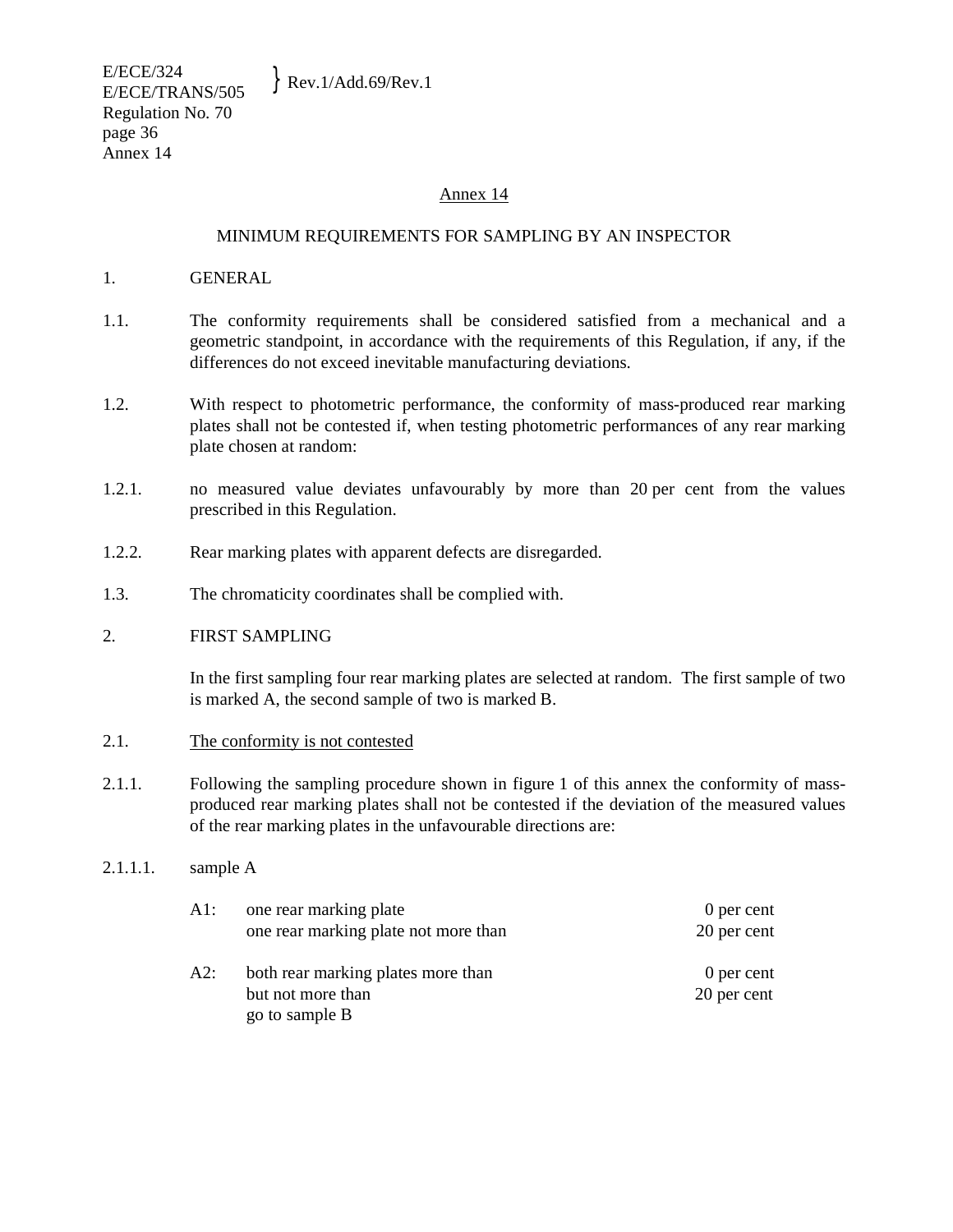E/ECE/324<br>E/ECE/TRANS/505  $\}$  Rev.1/Add.69/Rev.1 Regulation No. 70 page 37 Annex 14

| 2.1.1.2. | sample B    |                                                                                                                                                                                                                                                                                                                    |                                           |  |
|----------|-------------|--------------------------------------------------------------------------------------------------------------------------------------------------------------------------------------------------------------------------------------------------------------------------------------------------------------------|-------------------------------------------|--|
|          | $B1$ :      | both rear marking plates                                                                                                                                                                                                                                                                                           | 0 per cent                                |  |
| 2.2.     |             | The conformity is contested                                                                                                                                                                                                                                                                                        |                                           |  |
| 2.2.1.   |             | Following the sampling procedure shown in figure 1 of this annex the conformity of mass-<br>produced rear marking plates shall be contested and the manufacturer requested to make his<br>production meet the requirements (alignment) if the deviations of the measured values of the<br>rear marking plates are: |                                           |  |
| 2.2.1.1. |             | sample A                                                                                                                                                                                                                                                                                                           |                                           |  |
|          | A3:         | one rear marking plate not more than<br>one rear marking plate more than<br>but not more than                                                                                                                                                                                                                      | 20 per cent<br>20 per cent<br>30 per cent |  |
| 2.2.1.2. |             | sample B                                                                                                                                                                                                                                                                                                           |                                           |  |
|          | B2:         | in the case of A2<br>one rear marking plate more than<br>but not more than<br>one rear marking plate not more than                                                                                                                                                                                                 | 0 per cent<br>20 per cent<br>20 per cent  |  |
|          | <b>B3:</b>  | in the case of A2<br>one rear marking plate<br>one rear marking plate more than<br>but not more than                                                                                                                                                                                                               | 0 per cent<br>20 per cent<br>30 per cent  |  |
| 2.3.     |             | Approval withdrawn                                                                                                                                                                                                                                                                                                 |                                           |  |
|          | plates are: | Conformity shall be contested and paragraph 10. applied if, following the sampling<br>procedure in figure 1 of this annex, the deviations of the measured values of the rear marking                                                                                                                               |                                           |  |
| 2.3.1.   | sample A    |                                                                                                                                                                                                                                                                                                                    |                                           |  |
|          | $A4$ :      | one rear marking plate not more than<br>one rear marking plate more than                                                                                                                                                                                                                                           | 20 per cent<br>30 per cent                |  |

A5: both rear marking plates more than 0 per cent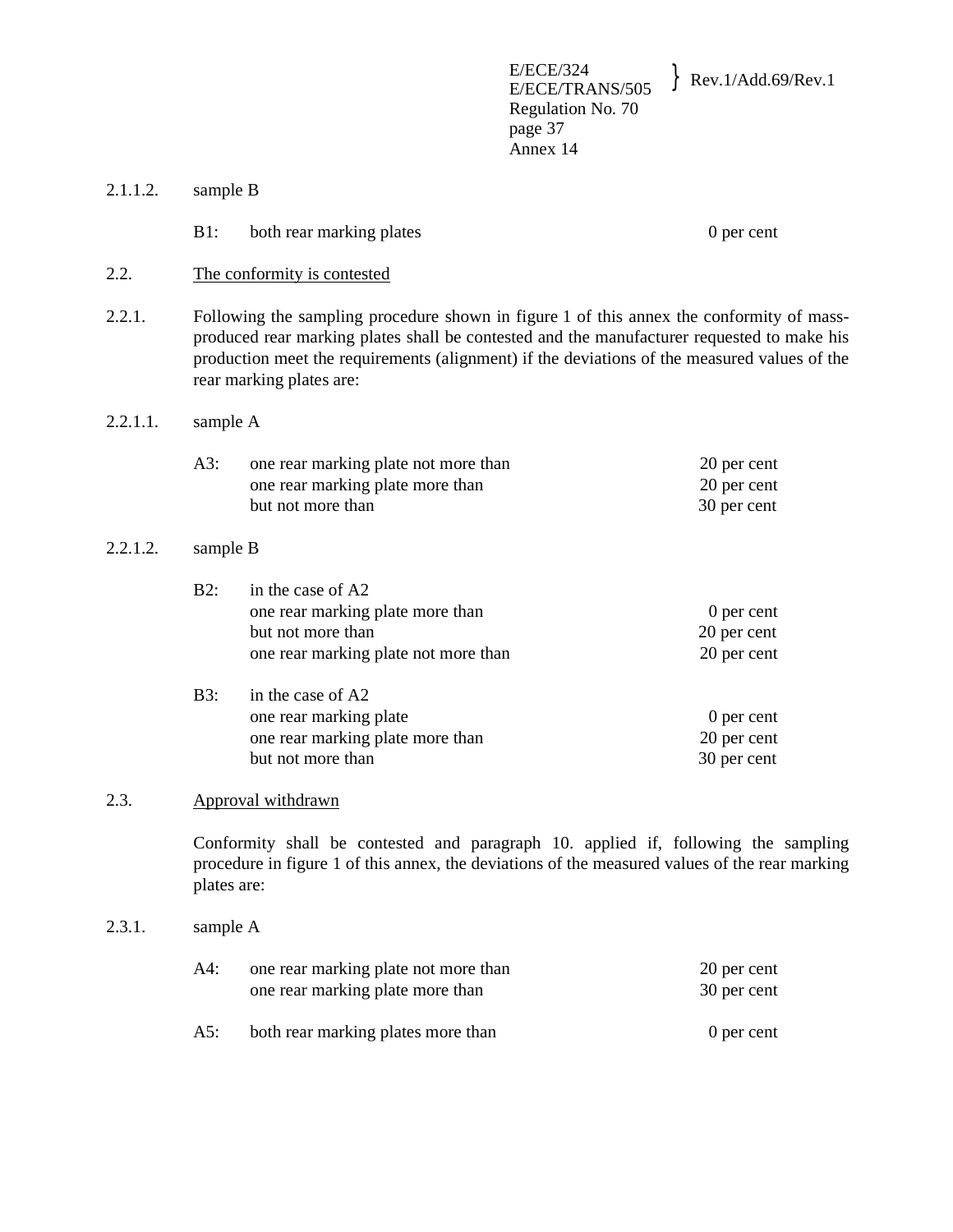E/ECE/324  $E/ECE/324$ <br>E/ECE/TRANS/505 Rev.1/Add.69/Rev.1 Regulation No. 70 page 38 Annex 14

## 2.3.2. sample B

| <b>B4:</b> | in the case of A2<br>one rear marking plate more than<br>but not more than<br>one rear marking plate more than | 0 per cent<br>20 per cent<br>20 per cent |
|------------|----------------------------------------------------------------------------------------------------------------|------------------------------------------|
| B5:        | in the case of A2<br>both rear marking plates more than                                                        | 20 per cent                              |
| <b>B6:</b> | in the case of A2<br>one rear marking plate<br>one rear marking plate more than                                | 0 per cent<br>30 per cent                |

# 3. REPEATED SAMPLING

In the cases of A3, B2, B3 a repeated sampling, third sample  $C$  of two rear marking plates and fourth sample D of two rear marking plates, selected from stock manufactured after alignment, is necessary within two months time after the notification.

## 3.1. The conformity is not contested

3.1.1. Following the sampling procedure shown in figure 1 of this annex the conformity of massproduced rear marking plates shall not be contested if the deviations of the measured values of the rear marking plates are:

## 3.1.1.1. sample C

| Cl:    | one rear marking plate<br>one rear marking plate not more than            | 0 per cent<br>20 per cent |
|--------|---------------------------------------------------------------------------|---------------------------|
| $C2$ : | both rear marking plates more than<br>but not more than<br>go to sample D | 0 per cent<br>20 per cent |

#### 3.1.1.2. sample D

| $D1:$ in the case of C2  |            |
|--------------------------|------------|
| both rear marking plates | 0 per cent |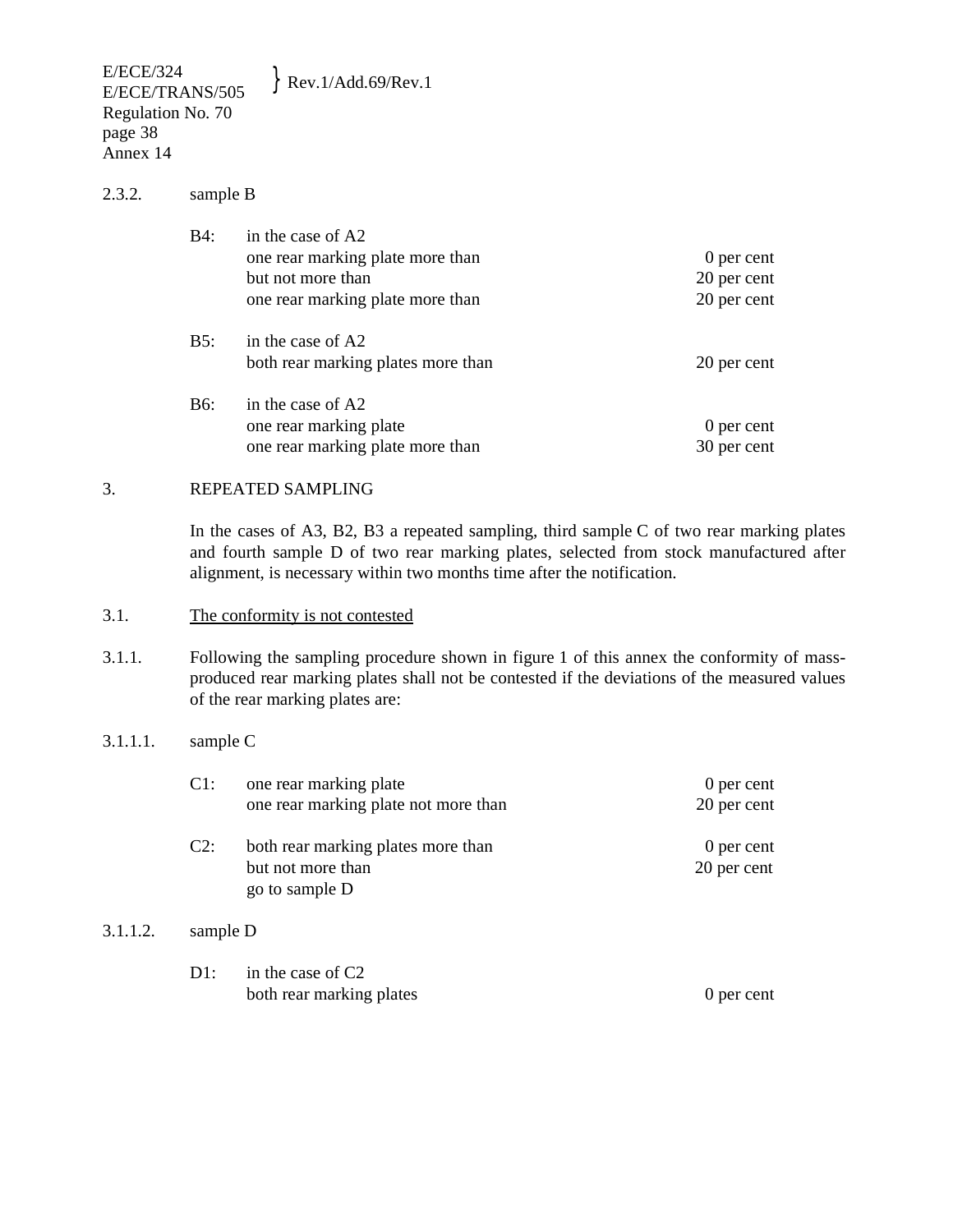## 3.2. The conformity is contested

3.2.1. Following the sampling procedure shown in figure 1 of this annex the conformity of massproduced rear marking plates shall be contested and the manufacturer requested to make his production meet the requirements (alignment) if the deviations of the measured values of the rear marking plates are:

## 3.2.1.1. sample D

| $D2^{\ddagger}$ | in the case of C2                    |             |
|-----------------|--------------------------------------|-------------|
|                 | one rear marking plate more than     | 0 per cent  |
|                 | but not more than                    | 20 per cent |
|                 | one rear marking plate not more than | 20 per cent |

## 3.3. Approval withdrawn

 Conformity shall be contested and paragraph 10 applied if, following the sampling procedure in figure 1 of this annex, the deviations of the measured values of the rear marking plates are:

## 3.3.1. sample C

|        | one rear marking plate not more than | 20 per cent |
|--------|--------------------------------------|-------------|
|        | one rear marking plate more than     | 20 per cent |
| $C4$ : | both rear marking plates more than   | 20 per cent |

## 3.3.2. sample D

| D3: in the case of $C2$               |             |
|---------------------------------------|-------------|
| one rear marking plate 0 or more than | 0 per cent  |
| one rear marking plate more than      | 20 per cent |

## 4. RESISTANCE TESTS

 Specimens of one of the rear marking plates of sample A, after sampling procedure in figure 1 of this annex, shall be tested according to the procedures described in Annexes 8 and 9 to this Regulation.

The rear marking plate shall be considered acceptable if the tests were passed.

 However, if the tests on specimens of sample A did not pass the tests, the two rear marking plates of sample B shall be subjected to the same procedure and both shall pass the test.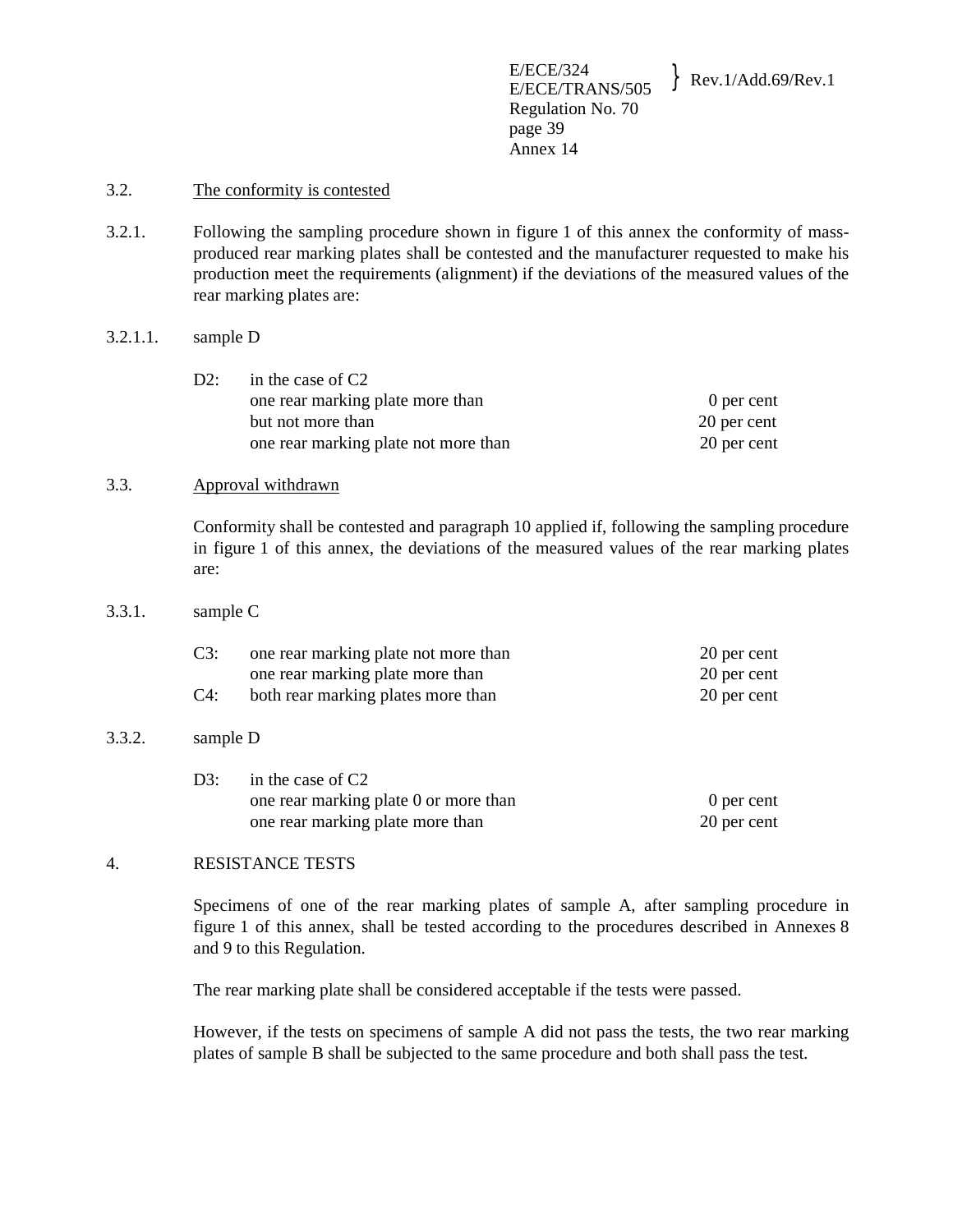E/ECE/324  $E/ECE/324$ <br>E/ECE/TRANS/505 Rev.1/Add.69/Rev.1 Regulation No. 70 page 40 Annex 14

# Figure 1

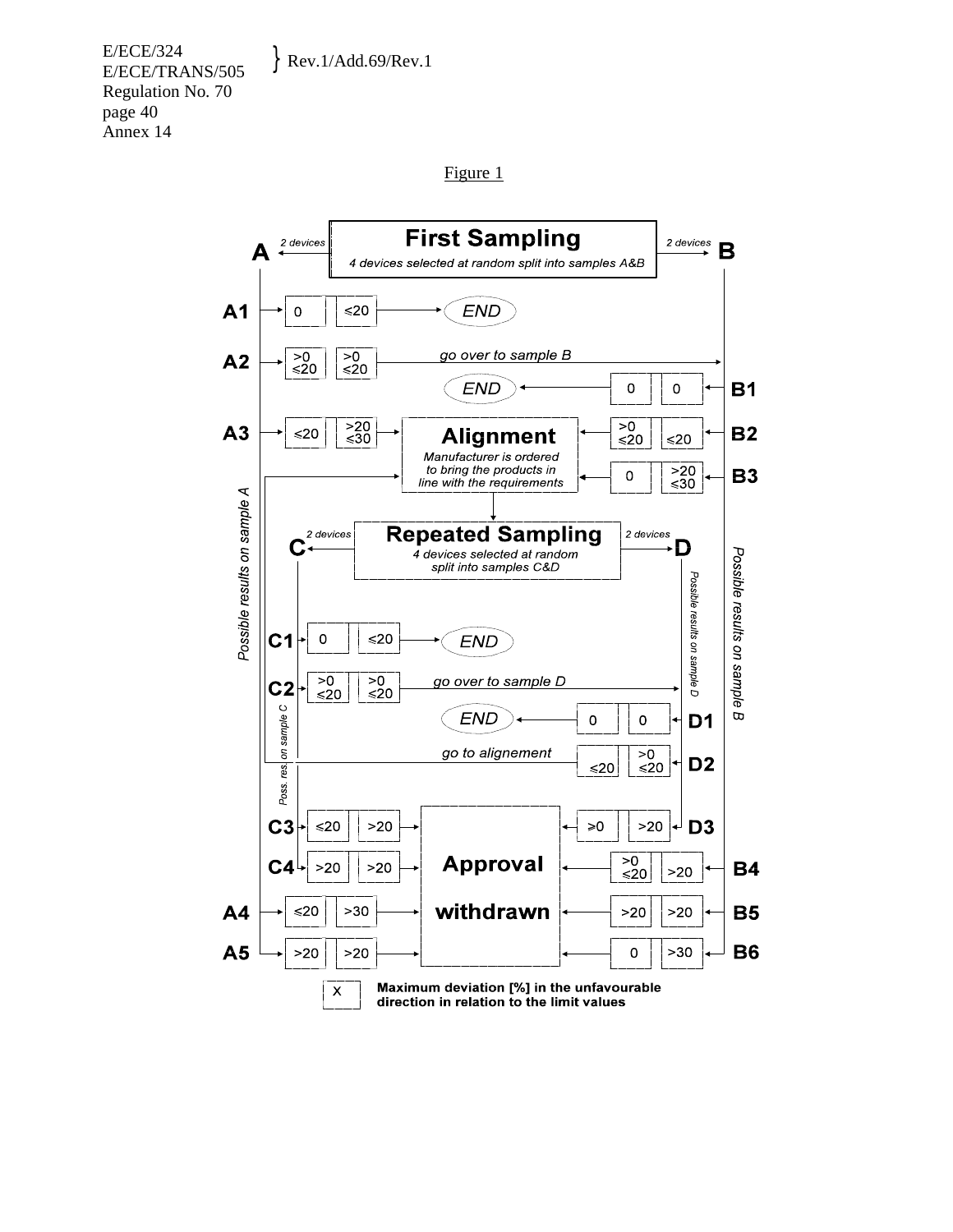## Annex 15

## GUIDELINES FOR INSTALLATION OF REAR MARKING PLATES ON HEAVY AND LONG VEHICLES

- 1. It is recommended to the Governments to apply on vehicles specified in paragraph 2. of this annex "Rear marking plates for heavy and long vehicles" conforming to this Regulation and the specific requirements relating to its scope in accordance with the guidelines given in this annex.
- 2. Scope

The main purpose of these guidelines is to establish requirements for installation, arrangement, position and geometric visibility of rear marking plates on heavy and long vehicles. It increases the visibility and permits an easy identification of these vehicles.

2.1. Heavy motor vehicles

The installation of rear marking plates for heavy motor vehicles according to the provisions of this annex is required for vehicles of categories  $N_2$  with a maximum mass exceeding 7.5 tonnes and  $N_3$  with the exception of tractors for semi-trailers, and for articulated buses of classes II and III.

2.2. Long vehicles

The installation of rear marking plates for long vehicles, according to the provisions of this annex, is required for the following vehicles:

Categories  $O_1$  to  $O_3$  - trailers / semi-trailers exceeding 8 m in length (including the drawbar)

All vehicles of category O4.

3. Number

One, two, or four.

4. Arrangement

Every rear marking shall be fitted such that the lower edge is horizontal. Every part of a rear marking shall lie within 5° of a transverse vertical plane at right angles to the longitudinal axis of the vehicle and shall face to the rear. The set of marking plates shall be arranged symmetrically with respect to the median longitudinal plane of the vehicle.